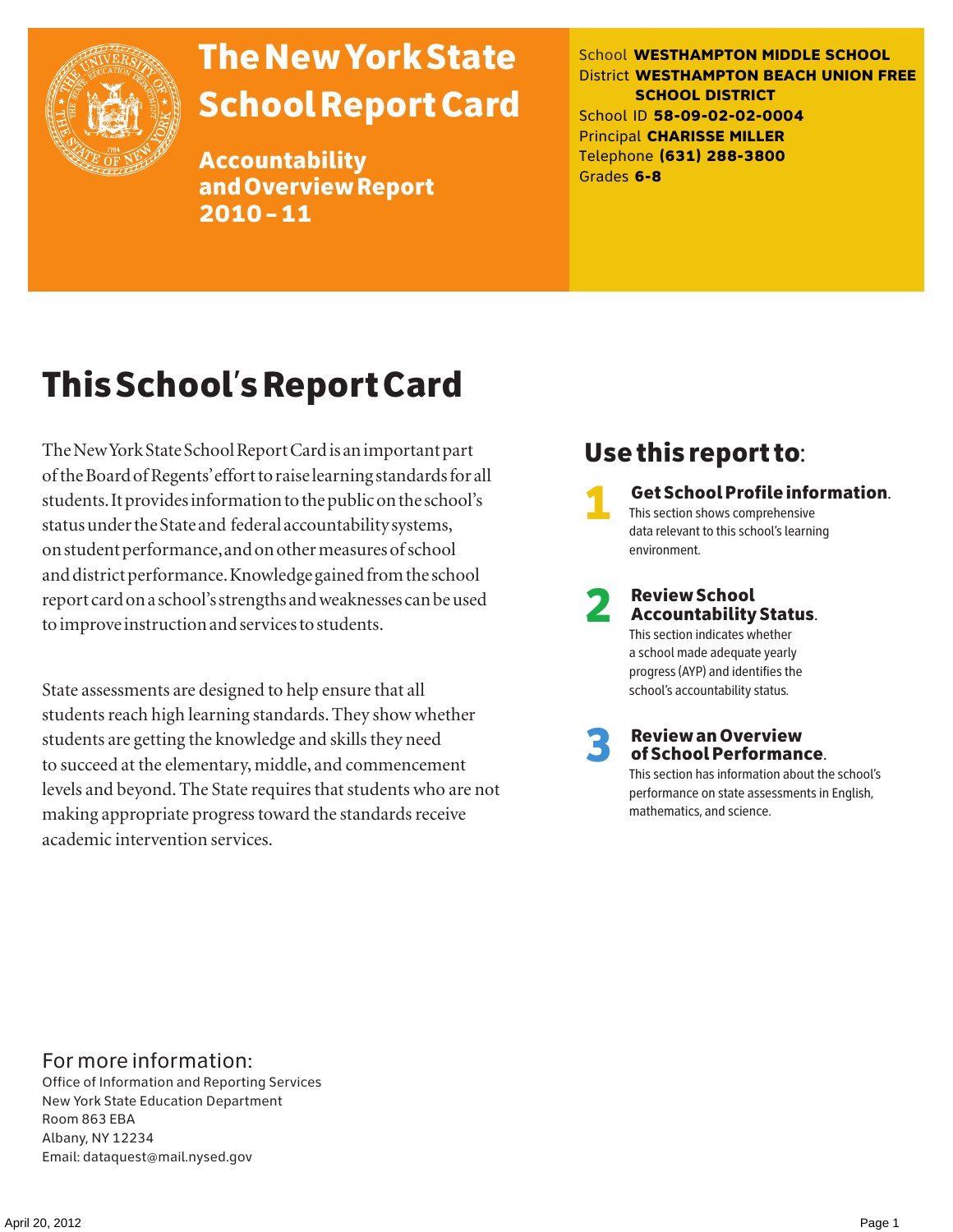School **WESTHAMPTON MIDDLE SCHOOL** District **WESTHAMPTON BEACH UNION FREE SCHOOL** School ID **58-09-02-02-0004 DISTRICT**

# School Profile

This section shows comprehensive data relevant to this school's learning environment, including information about enrollment, average class size, and teacher qualifications.

# Enrollment

|                            | $2008 - 09$ | 2009-10 | $2010 - 11$ |
|----------------------------|-------------|---------|-------------|
| Pre-K                      | 0           | 0       | 0           |
| Kindergarten               | 0           | 0       | 0           |
| Grade 1                    | 0           | 0       | 0           |
| Grade 2                    | 0           | 0       | 0           |
| Grade 3                    | 0           | 0       | 0           |
| Grade 4                    | 0           | 0       | 0           |
| Grade 5                    | 0           | 0       | 0           |
| Grade 6                    | 75          | 71      | 77          |
| <b>Ungraded Elementary</b> | $\Omega$    | 0       | 0           |
| Grade 7                    | 181         | 179     | 184         |
| Grade 8                    | 185         | 179     | 183         |
| Grade 9                    | 0           | 0       | 0           |
| Grade 10                   | 0           | 0       | 0           |
| Grade 11                   | 0           | 0       | 0           |
| Grade 12                   | 0           | 0       | 0           |
| <b>Ungraded Secondary</b>  | 0           | 0       | 0           |
| Total K-12                 | 441         | 429     | 444         |

# Enrollment Information

*Enrollment* counts are as of Basic Educational Data System (BEDS) day, which is typically the first Wednesday of October of the school year. Students who attend BOCES programs on a part-time basis are included in a school's enrollment. Students who attend BOCES on a full-time basis or who are placed full time by the district in an out-of-district placement are not included in a school's enrollment. Students classified by schools as "pre-first" are included in first grade counts.

### Average Class Size

|                      | $2008 - 09$ | $2009 - 10$ | $2010 - 11$ |
|----------------------|-------------|-------------|-------------|
| <b>Common Branch</b> |             |             | 19          |
| Grade 8              |             |             |             |
| English              | 22          | 22          | 21          |
| <b>Mathematics</b>   | 18          | 18          | 18          |
| Science              | 20          | 20          | 22          |
| Social Studies       | 21          | 21          | 22          |
| Grade 10             |             |             |             |
| English              |             |             |             |
| <b>Mathematics</b>   |             |             |             |
| Science              |             |             |             |
| Social Studies       |             |             |             |

# Average Class Size Information

*Average Class Size* is the total registration in specified classes divided by the number of those classes with registration. *Common Branch* refers to self-contained classes in Grades 1–6.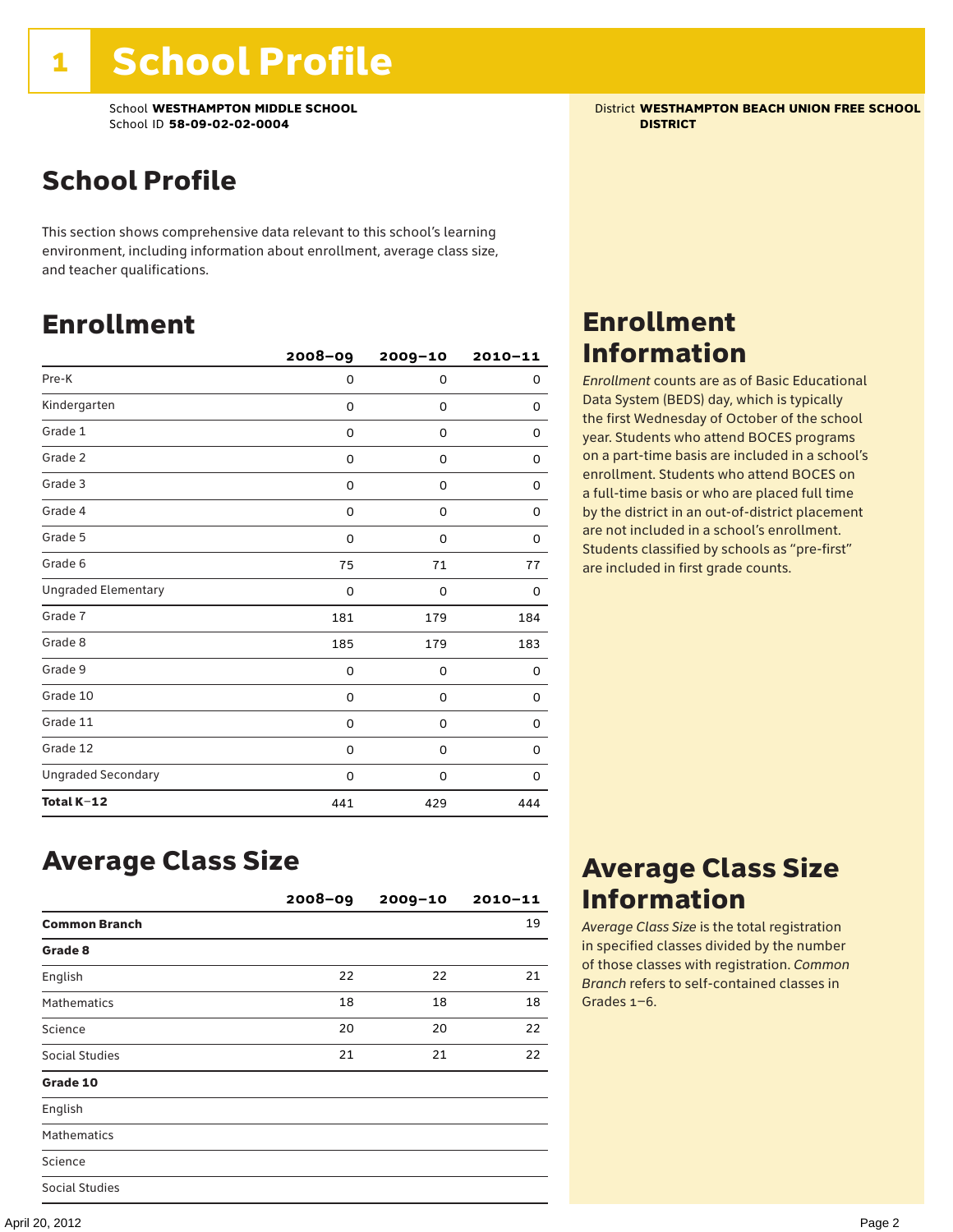# Demographic Factors

|                                                    | $2008 - 09$ |     | $2009 - 10$    |     | $2010 - 11$ |     |
|----------------------------------------------------|-------------|-----|----------------|-----|-------------|-----|
|                                                    | #           | %   | #              | %   | #           | %   |
| Eligible for Free Lunch                            | 23          | 5%  | 45             | 10% | 51          | 11% |
| Reduced-Price Lunch                                | 19          | 4%  | 19             | 4%  | 19          | 4%  |
| Student Stability*                                 |             | 96% |                | 97% |             | 97% |
| Limited English Proficient                         | 7           | 2%  | 4              | 1%  | 8           | 2%  |
| <b>Racial/Ethnic Origin</b>                        |             |     |                |     |             |     |
| American Indian or Alaska Native                   | 0           | 0%  | 0              | 0%  | 1           | 0%  |
| <b>Black or African American</b>                   | 9           | 2%  | 10             | 2%  | 12          | 3%  |
| Hispanic or Latino                                 | 36          | 8%  | 41             | 10% | 45          | 10% |
| Asian or Native<br>Hawaiian/Other Pacific Islander | 9           | 2%  | $\overline{7}$ | 2%  | 11          | 2%  |
| White                                              | 387         | 88% | 368            | 86% | 372         | 84% |
| Multiracial                                        | 0           | 0%  | 3              | 1%  | 3           | 1%  |

 \* Available only at the school level.

### Attendance and Suspensions

|                            |    | $2007 - 08$ |    | $2008 - 09$   |    | $2009 - 10$ |  |
|----------------------------|----|-------------|----|---------------|----|-------------|--|
|                            | #  | %           | #  | $\frac{0}{6}$ | #  | $\%$        |  |
| Annual Attendance Rate     |    | 96%         |    | 96%           |    | 96%         |  |
| <b>Student Suspensions</b> | 10 | 2%          | つつ | 5%            | 18 | 4%          |  |

School **WESTHAMPTON MIDDLE SCHOOL** District **WESTHAMPTON BEACH UNION FREE SCHOOL**

# Demographic Factors Information

*Eligible for Free Lunch* and *Reduced*-*Price Lunch* percentages are determined by dividing the number of approved lunch applicants by the Basic Educational Data System (BEDS) enrollment in full-day Kindergarten through Grade 12. *Eligible for Free Lunch* and *Limited English Proficient* counts are used to determine *Similar Schools* groupings within a *Need*/*Resource Capacity* category. *Student Stability* is the percentage of students in the highest grade in a school who were also enrolled in that school at any time during the previous school year. (For example, if School A, which serves Grades 6–8, has 100 students enrolled in Grade 8 this year, and 92 of those 100 students were also enrolled in School A last year, the stability rate for the school is 92 percent.)

### Attendance and Suspensions Information

*Annual Attendance Rate* is determined by dividing the school's total actual attendance by the total possible attendance for a school year. A school's actual attendance is the sum of the number of students in attendance on each day the school was open during the school year. Possible attendance is the sum of the number of enrolled students who should have been in attendance on each day the school was open during the school year. *Student Suspension* rate is determined by dividing the number of students who were suspended from school (not including in-school suspensions) for one full day or longer anytime during the school year by the Basic Educational Data System (BEDS) day enrollments for that school year. A student is counted only once, regardless of whether the student was suspended one or more times during the school year.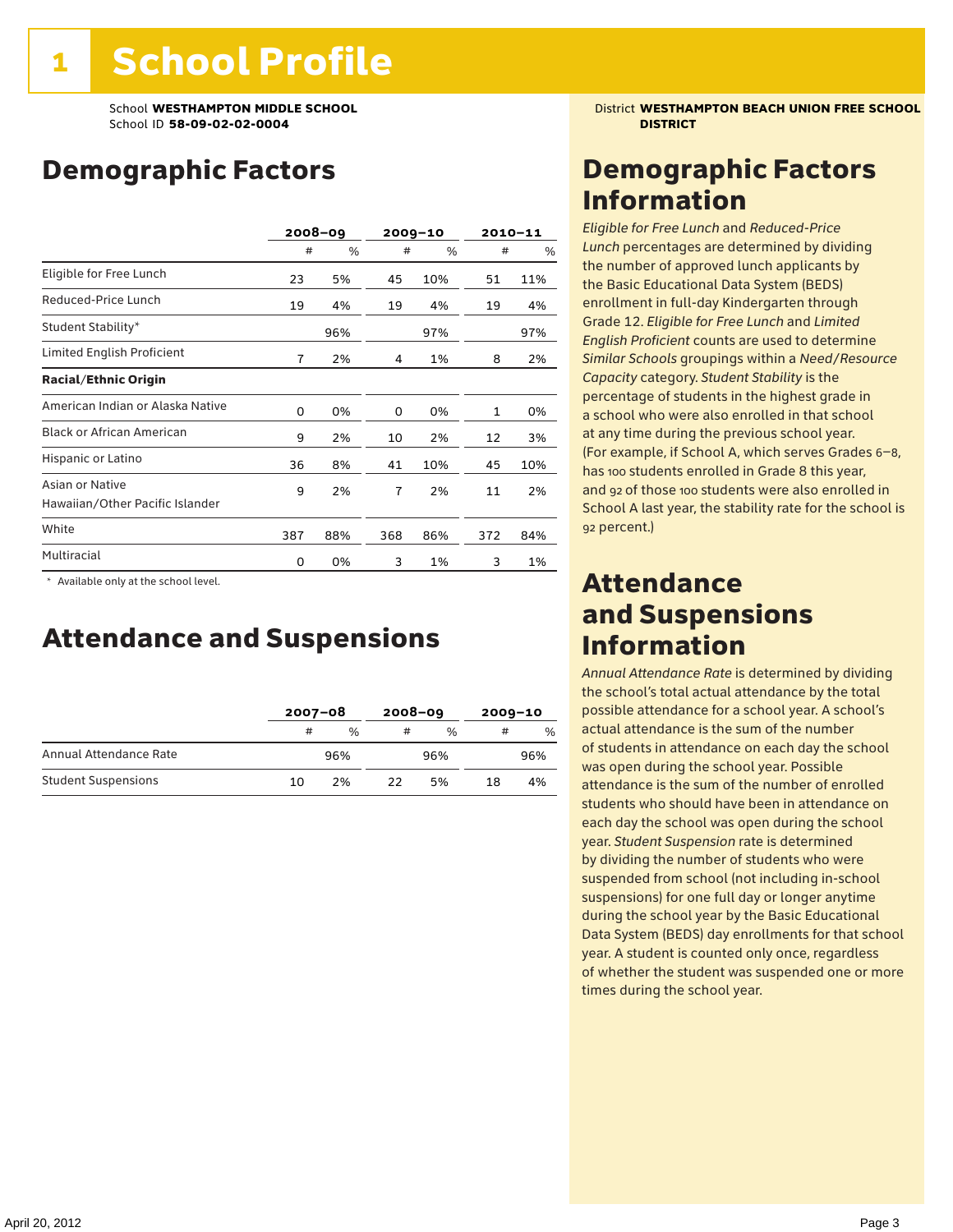# Teacher Qualifications

|                                                                                | 2008-09 | 2009-10 | 2010-11 |
|--------------------------------------------------------------------------------|---------|---------|---------|
| <b>Total Number of Teachers</b>                                                | 43      | 44      | 44      |
| Percent with No Valid<br><b>Teaching Certificate</b>                           | 0%      | 0%      | 0%      |
| Percent Teaching Out<br>of Certification                                       | 2%      | 2%      | 2%      |
| Percent with Fewer Than<br>Three Years of Experience                           | 9%      | 11%     | 9%      |
| Percentage with Master's Degree<br>Plus 30 Hours or Doctorate                  | 42%     | 52%     | 52%     |
| <b>Total Number of Core Classes</b>                                            | 157     | 141     | 130     |
| Percent Not Taught by Highly<br><b>Oualified Teachers in This School</b>       | 1%      | 0%      | 0%      |
| Percent Not Taught by Highly<br><b>Oualified Teachers in This District</b>     | 1%      | 1%      | 0%      |
| Percent Not Taught by Highly<br>Qualified in High-Poverty Schools<br>Statewide | 8%      | 6%      | 5%      |
| Percent Not Taught by Highly<br>Qualified in Low-Poverty Schools<br>Statewide  | 1%      | 1%      | 0%      |
| <b>Total Number of Classes</b>                                                 | 205     | 205     | 202     |
| Percent Taught by Teachers Without<br>Appropriate Certification                | 3%      | 2%      | 1%      |

# Teacher Turnover Rate

|                                                                       | $2007 - 08$ | 2008-09 | 2009-10 |
|-----------------------------------------------------------------------|-------------|---------|---------|
| Turnover Rate of Teachers with Fewer<br>than Five Years of Experience | 33%         | 50%     | 17%     |
| Turnover Rate of All Teachers                                         | 12%         | 12%     | 9%      |

### Staff Counts

| 5   |     |     |
|-----|-----|-----|
| N/A | N/A | N/A |
| 0   |     |     |
|     |     |     |
|     |     |     |

Not available at the school level.

School **WESTHAMPTON MIDDLE SCHOOL** District **WESTHAMPTON BEACH UNION FREE SCHOOL**

# Teacher Qualifications Information

The *Percent Teaching Out of Certification* is the percent doing so more than on an incidental basis; that is, the percent teaching for more than five periods per week outside certification.

*Core Classes* are primarily K-6 common branch, English, mathematics, science, social studies, art, music, and foreign languages. To be *Highly Qualified*, a teacher must have at least a Bachelor's degree, be certified to teach in the subject area, and show subject matter competency. A teacher who taught one class outside of the certification area(s) is counted as Highly Qualified provided that 1) the teacher had been determined by the school or district through the HOUSSE process or other state-accepted methods to have demonstrated acceptable subject knowledge and teaching skills and 2) the class in question was not the sole assignment reported. Credit for incidental teaching does not extend beyond a single assignment. Independent of Highly Qualified Teacher status, any assignment for which a teacher did not hold a valid certificate still registers as teaching out of certification. High-poverty and low-poverty schools are those schools in the upper and lower quartiles, respectively, for percentage of students eligible for a free or reduced-price lunch.

### Teacher Turnover Rate Information

*Teacher Turnover Rate* for a specified school year is the number of teachers in that school year who were not teaching in the following school year divided by the number of teachers in the specified school year, expressed as a percentage.

### Staff Counts Information

*Other Professionals* includes administrators, guidance counselors, school nurses, psychologists, and other professionals who devote more than half of their time to non-teaching duties. Teachers who are shared between buildings within a district are reported on the district report only.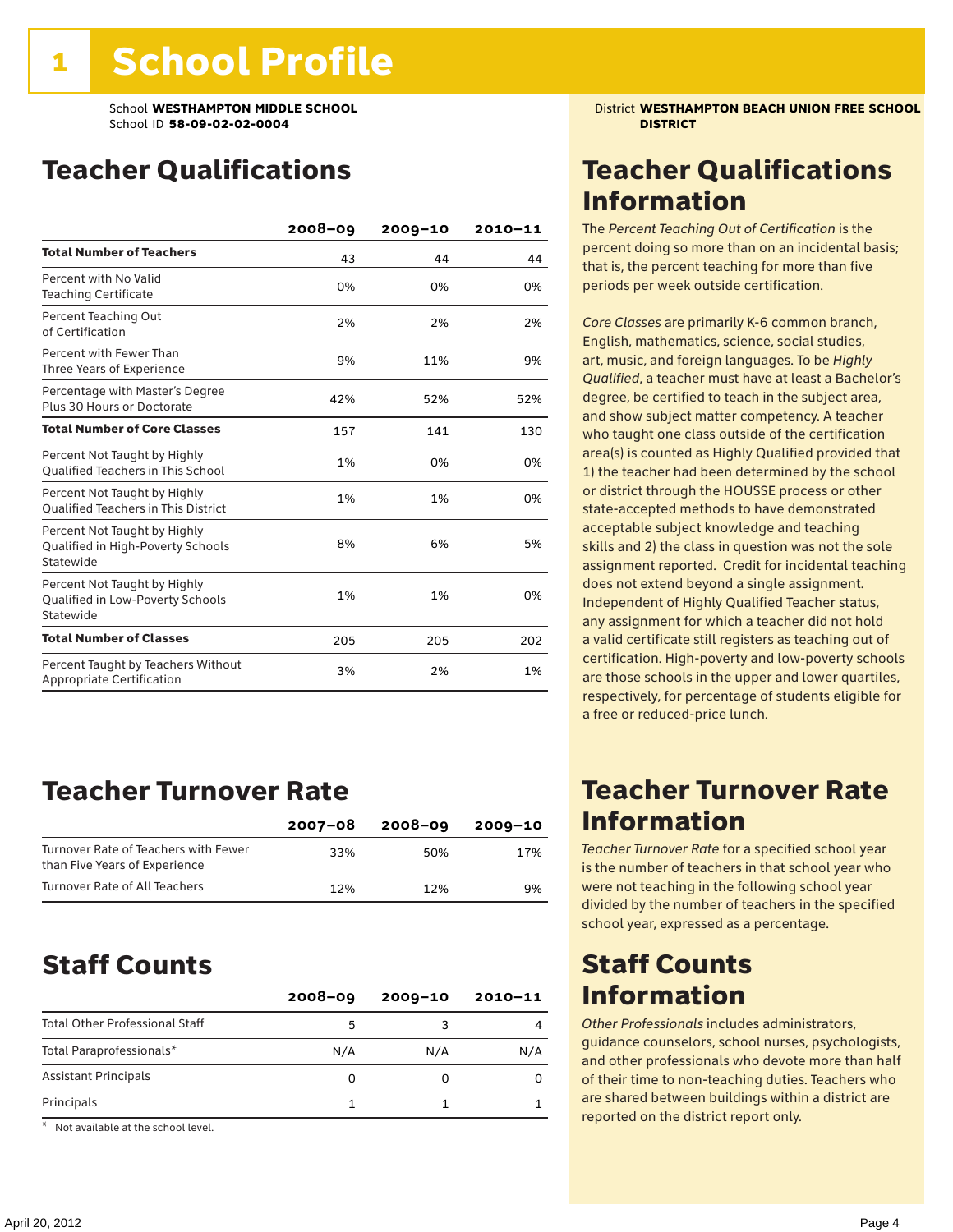# Understanding How Accountability Works in New York State

The federal No Child Left Behind (NCLB) Act requires that states develop and report on measures of student proficiency in 1) English language arts (ELA), in 2) mathematics, and on 3) a third indicator. In New York State in 2010–11, the third indicator is science at the elementary/middle level and graduation rate at the secondary level. Schools or districts that meet predefined goals on these measures are making Adequate Yearly Progress (AYP).



For more information about accountability in New York State, visit: http://www.p12.nysed.gov/irs/accountability/.

### 1 English Language Arts (ELA)

To make AYP in ELA, every accountability group must make AYP. For a group to make AYP, it must meet the participation and the performance criteria.

### A Participation Criterion

At the elementary/middle level, 95 percent of Grades 3–8 students enrolled during the test administration period in each group with 40 or more students must be tested on the New York State Testing Program (NYSTP) in ELA or, if appropriate, the New York State English as a Second Language Achievement Test (NYSESLAT), or the New York State Alternate Assessment (NYSAA) in ELA. At the secondary level, 95 percent of seniors in 2010–11 in each accountability group with 40 or more students must have taken an English examination that meets the students' graduation requirement.

### B Performance Criterion

At the elementary/middle level, the Performance Index (PI) of each group with 30 or more continuously enrolled tested students must equal or exceed its Effective Annual Measurable Objective (AMO) or the group must make Safe Harbor. (NYSESLAT is used only for participation.) At the secondary level, the PI of each group in the 2007 cohort with 30 or more members must equal or exceed its Effective AMO or the group must make Safe Harbor. To make Safe Harbor, the PI of the group must equal or exceed its Safe Harbor Target and the group must qualify for Safe Harbor using the third indicator, science or graduation rate.

### 2 Mathematics

The same criteria for making AYP in ELA apply to mathematics. At the elementary/middle level, the measures used to determine AYP are the NYSTP and the NYSAA in mathematics. At the secondary level, the measures are mathematics examinations that meet the students' graduation requirement.

### 3 Third Indicator

In addition to English language arts and mathematics, the school must also make AYP in a third area of achievement. This means meeting the criteria in science at the elementary/middle level and the criteria in graduation rate at the secondary level.

Elementary/Middle-Level Science: To make AYP, the All Students group must meet the participation criterion *and* the performance criterion.

### A Participation Criterion

Eighty percent of students in Grades 4 and/or 8 enrolled during the test administration period in the All Students group, if it has 40 or more students, must be tested on an accountability measure. In Grade 4, the measures are the Grade 4 elementary-level science test and the Grade 4 NYSAA in science. In Grade 8 science, the measures are the Grade 8 middle-level science test, Regents science examinations, and the Grade 8 NYSAA in science.

### B Performance Criterion

The PI of the All Students group, if it has 30 or more students, must equal or exceed the State Science Standard (100) or the Science Progress Target.

Qualifying for Safe Harbor in Elementary/Middle-Level ELA and Math: To qualify, the group must meet both the participation criterion and the performance criterion in science.

Secondary-Level Graduation Rate: For a school to make AYP in graduation rate, the percent of students in the 2006 graduation-rate total cohort in the All Students group earning a local or Regents diploma by August 31, 2010 must equal or exceed the Graduation-Rate Standard (80%) or the Graduation-Rate Progress Target.

Qualifying for Safe Harbor in Secondary-Level ELA and Math: To qualify, the percent of the 2006 graduation-rate total cohort earning a local or Regents diploma by August 31, 2010 must equal or exceed the Graduation-Rate Standard (80%) or the Graduation-Rate Progress Target for that group.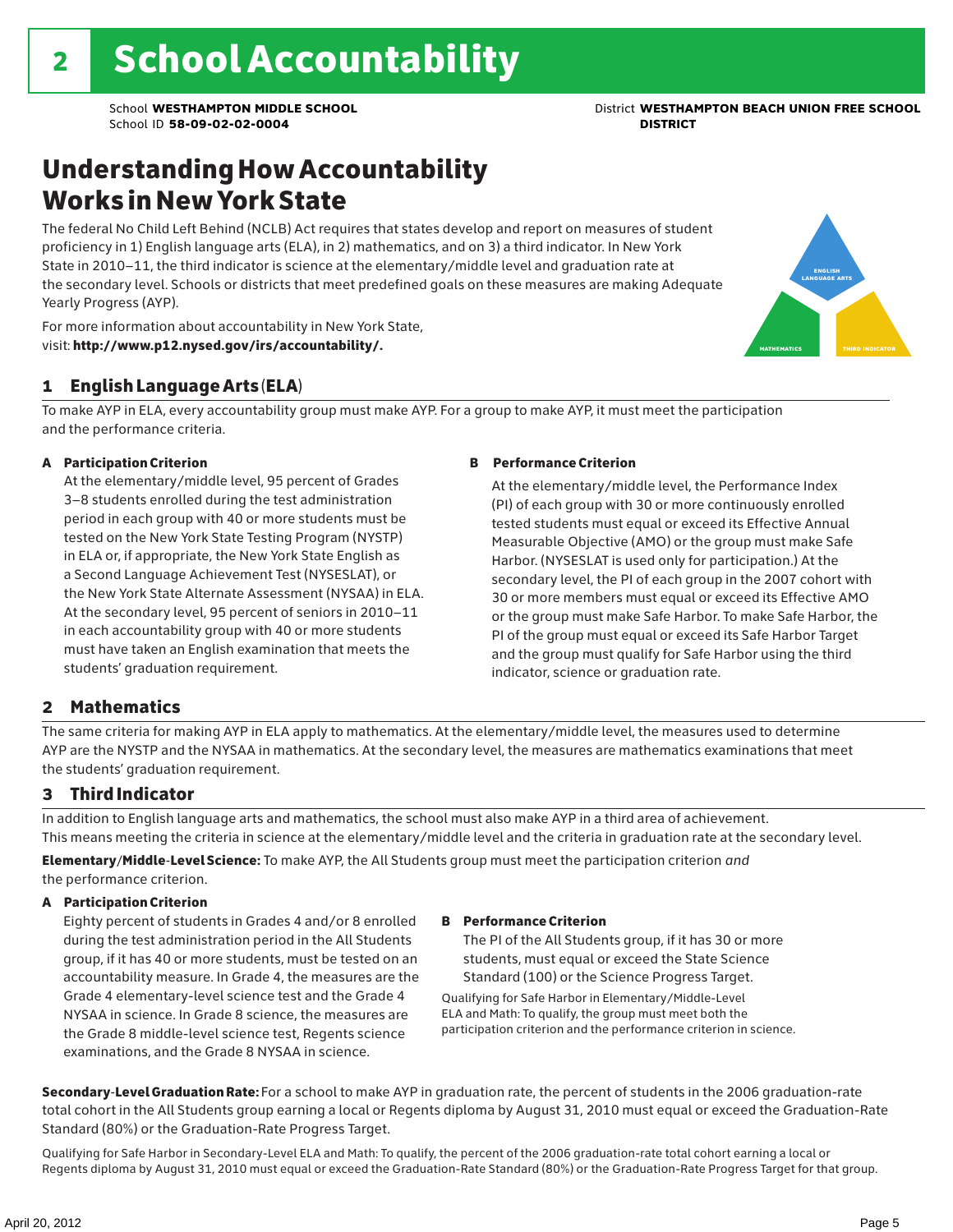# Useful Terms for Understanding Accountability

### 12th Graders

The count of 12th graders enrolled during the 2010–11 school year used to determine the Percentage Tested for the Participation part of the AYP determination for secondarylevel ELA and mathematics. These are the first numbers in the parentheses after the subgroup label on the secondary-level ELA and mathematics pages.

### 2007 Cohort

The count of students in the 2007 accountability cohort used to determine the Performance Index for the Test Performance part of the AYP determination for secondary-level ELA and mathematics. These are the second numbers in the parentheses after the subgroup label on the secondary-level ELA and mathematics pages.

### Accountability Cohort for English and Mathematics

The accountability cohort is used to determine if a school or district met the performance criterion in secondary-level ELA and mathematics. The 2007 school accountability cohort consists of all students who first entered Grade 9 anywhere in the 2007–08 school year, and all ungraded students with disabilities who reached their seventeenth birthday in the 2007–08 school year, who were enrolled on October 6, 2010 and did not transfer to a diploma granting program. Students who earned a high school equivalency diploma or were enrolled in an approved high school equivalency preparation program on June 30, 2011, are not included in the 2007 school accountability cohort. The 2007 district accountability cohort consists of all students in each school accountability cohort plus students who transferred within the district after BEDS day plus students who were placed outside the district by the Committee on Special Education or district administrators and who met the other requirements for cohort membership. Cohort is defined in Section 100.2 (p) (16) of the Commissioner's Regulations.

### Adequate Yearly Progress (AYP)

Adequate Yearly Progress (AYP) indicates satisfactory progress by a district or a school toward the goal of proficiency for all students.

### Annual Measurable Objective (AMO)

The Annual Measurable Objective (AMO) is the Performance Index value that signifies that an accountability group is making satisfactory progress toward the goal that 100 percent of students will be proficient in the State's learning standards for English language arts and mathematics by 2013–14. The AMOs for each grade level will be increased as specified in CR100.2(p) (14) and will reach 200 in 2013–14. (See Effective AMO for further information.)

### Continuous Enrollment

The count of continuously enrolled tested students used to determine the Performance Index for the Test Performance part of the AYP determination for elementary/middle-level ELA, mathematics, and science. These are the second numbers in the parentheses after the subgroup label on the elementary/ middle-level ELA, mathematics, and science pages.

### Continuously Enrolled Students

At the elementary/middle level, continuously enrolled students are those enrolled in the school or district on BEDS day (usually the first Wednesday in October) of the school year until the test administration period. At the secondary level, all students who meet the criteria for inclusion in the accountability cohort are considered to be continuously enrolled.

### Effective Annual Measurable Objective (Effective AMO)

The Effective Annual Measurable Objective is the Performance Index (PI) value that each accountability group within a school or district is expected to achieve to make AYP. The Effective AMO is the lowest PI that an accountability group of a given size can achieve in a subject for the group's PI not to be considered significantly different from the AMO for that subject. If an accountability group's PI equals or exceeds the Effective AMO, it is considered to have made AYP. A more complete definition of Effective AMO and a table showing the PI values that each group size must equal or exceed to make AYP are available at www.p12.nysed.gov/irs.

### Graduation Rate

The Graduation Rate on the Graduation Rate page is the percentage of the 2006 cohort that earned a local or Regents diploma by August 31, 2010.

### Graduation-Rate Total Cohort

The Graduation-Rate Total Cohort, shown on the Graduation Rate page, is used to determine if a school or district made AYP in graduation rate. For the 2010–11 school year, this cohort is the 2006 graduation-rate total cohort. The 2006 total cohort consists of all students who first entered Grade 9 anywhere in the 2006–07 school year, and all ungraded students with disabilities who reached their seventeenth birthday in the 2006–07 school year, and who were enrolled in the school/ district for five months or longer or who were enrolled in the school/district for less than five months but were previously enrolled in the same school/district for five months or longer between the date they first entered Grade 9 and the date they last ended enrollment. A more detailed definition of graduation-rate cohort can be found in the SIRS Manual at

### http://www.p12.nysed.gov/irs/sirs/.

For districts and schools with fewer than 30 graduation-rate total cohort members in the All Students group in 2010–11, data for 2009–10 and 2010–11 for accountability groups were combined to determine counts and graduation rates. Groups with fewer than 30 students in the graduation-rate total cohort are not required to meet the graduation-rate criterion.

### Limited English Proficient

For all accountability measures, if the count of LEP students is equal to or greater than 30, former LEP students are also included in the performance calculations.

### Non-Accountability Groups

Female, Male, and Migrant groups are not part of the AYP determination for any measure.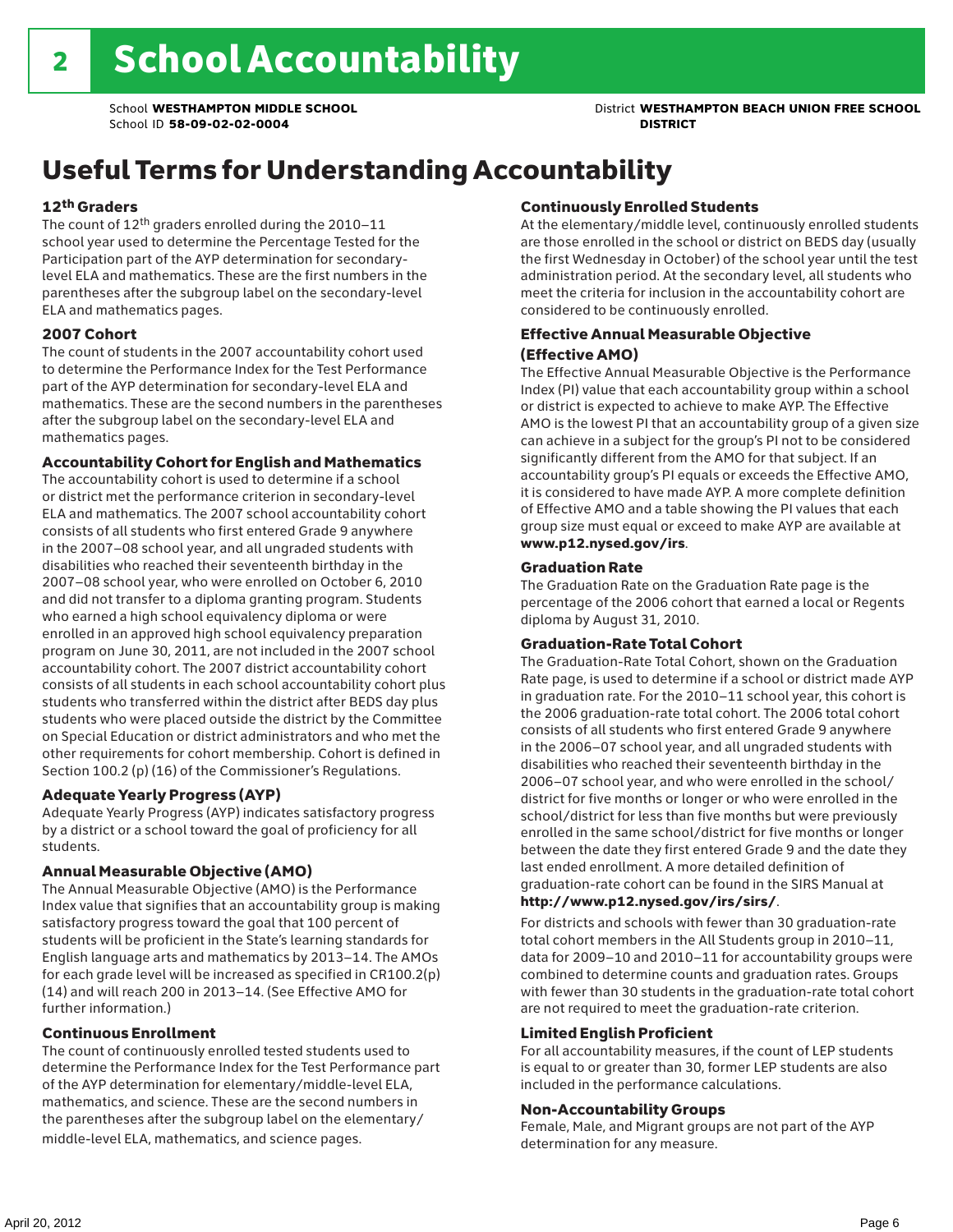# Useful Terms for Understanding Accountability (continued)

### Participation

Accountability groups with fewer than 40 students enrolled during the test administration period (for elementary/middlelevel ELA, math, and science) or fewer than 40 12th graders (for secondary-level ELA and mathematics) are not required to meet the participation criterion. If the Percentage Tested for an accountability group fell below 95 percent for ELA and math or 80 percent for science in 2010–11, the participation enrollment ("Total" or "12th Graders") shown in the tables is the sum of 2009–10 and 2010–11 participation enrollments and the "Percentage Tested" shown is the weighted average of the participation rates over those two years.

### Performance Index (PI)

A Performance Index is a value from 0 to 200 that is assigned to an accountability group, indicating how that group performed on a required State test (or approved alternative) in English language arts, mathematics, or science. Student scores on the tests are converted to four performance levels, from Level 1 to Level 4. (See performance level definitions on the Overview summary page.) At the elementary/middle level, the PI is calculated using the following equation:

100 × [(Count of Continuously Enrolled Tested Students Performing at Levels 2, 3, and  $4 +$  the Count at Levels 3 and  $4) \div$ Count of All Continuously Enrolled Tested Students]

At the secondary level, the PI is calculated using the following equation:

100 × [(Count of Cohort Members Performing at Levels 2, 3, and 4 + the Count at Levels 3 and 4) ÷ Count of All Cohort Members]

A list of tests used to measure student performance for accountability is available at www.p12.nysed.gov/irs.

### Progress Targets

For accountability groups below the State Standard in science or graduation rate, the Progress Target is an alternate method for making AYP or qualifying for Safe Harbor in English language arts and mathematics based on improvement over the previous year's performance.

*Science:* The current year's Science Progress Target is calculated by adding one point to the previous year's Performance Index (PI). Example: The 2010–11 Science Progress Target is calculated by adding one point to the 2009–10 PI.

*Graduation Rate*: The Graduation-rate Progress Target is calculated by determining a 20% gap reduction between the rate of the previous year's graduation-rate cohort and the state standard. Example: The 2010–11 Graduation-Rate Progress Target = [(80 – percentage of the 2005 cohort earning a local or Regents diploma by August 31, 2009)  $\times$  0.20] + percentage of the 2005 cohort earning a local or Regents diploma by August 31, 2009.

Progress Targets are provided for groups whose PI (for science) or graduation rate (for graduation rate) is below the State Standard.

### Safe Harbor Targets

Safe Harbor provides an alternate means to demonstrate AYP for accountability groups that do not achieve their EAMOs in English or mathematics. The 2010–11 safe harbor targets are calculated using the following equation: 2009–10 PI + (200 – the 2009–10 PI) × 0.10

Safe Harbor Targets are provided for groups whose PI is less than the EAMO.

### Safe Harbor Qualification (‡)

On the science page, if the group met both the participation and the performance criteria for science, the Safe Harbor Qualification column will show "Qualified." If the group did not meet one or more criteria, the column will show "Did not qualify." A "‡" symbol after the 2010–11 Safe Harbor Target on the elementary/middle- or secondary-level ELA or mathematics page indicates that the student group did not make AYP in science (elementary/middle level) or graduation rate (secondary level) and; therefore, the group did not qualify for Safe Harbor in ELA or mathematics.

### State Standard

The criterion value that represents minimally satisfactory performance (for science) or a minimally satisfactory percentage of cohort members earning a local or Regents diploma (for graduation rate). In 2010–11, the State Science Standard is a Performance Index of 100; the State Graduation-Rate Standard is 80%. The Commissioner may raise the State Standard at his discretion in future years.

### Students with Disabilities

For all measures, if the count of students with disabilities is equal to or greater than 30, former students with disabilities are also included in the performance calculations.

### Test Performance

For districts and schools with fewer than 30 continuously enrolled tested students (for elementary/middle-level ELA, math, and science) or fewer than 30 students in the 2007 cohort (for secondary-level ELA and mathematics) in the All Students group in 2010–11, data for 2009–10 and 2010–11 for accountability groups were combined to determine counts and Performance Indices. For districts and schools with 30 or more continuously enrolled students/2007 cohort members in the All Students group in 2010–11, student groups with fewer than 30 members are not required to meet the performance criterion. This is indicated by a "—" in the Test Performance column in the table.

### Total

The count of students enrolled during the test administration period used to determine the Percentage Tested for the Participation part of the AYP determination for elementary/ middle-level ELA, mathematics, and science. These are the first numbers in the parentheses after the subgroup label on the elementary/middle-level ELA, mathematics, and science pages. For accountability calculations, students who were excused from testing for medical reasons in accordance with federal NCLB guidance are not included in the count.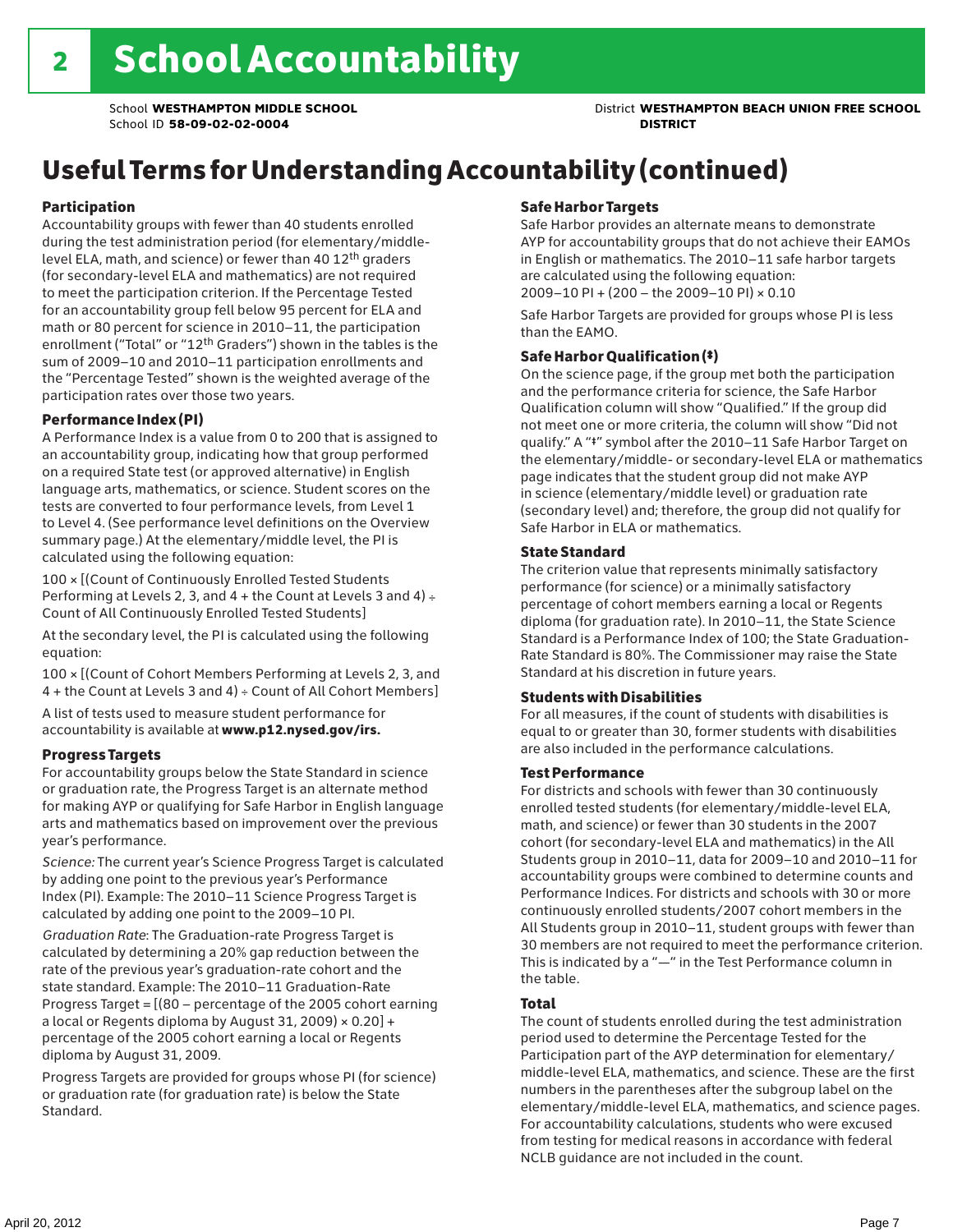# Understanding Your School Accountability Status

New York State participates in the Differentiated Accountability pilot program, as approved by the United States Department of Education in January 2009. Under this program, each public school in the State is assigned an accountability "phase" (Good Standing, Improvement, Corrective Action, or Restructuring) and, for schools not in Good Standing, a "category" (Basic, Focused, or Comprehensive) for each measure for which the school is accountable. Accountability measures for schools at the elementary/middle level are English language arts (ELA), mathematics, and science; at the secondary level, they are ELA, mathematics, and graduation rate. Generally, the school's overall accountability status is its most advanced accountability phase and its highest category within that phase. A school in any year of the phase (that is not Good Standing) that makes AYP for the measure remains in the same phase/category the following year. An identified school that makes AYP in the identified measure for two consecutive years returns to Good Standing. Once a school is identified with a category within a phase, it cannot move to a less intensive category in the following school year within that phase.

Each school district with one or more Title I schools and each Title I charter school designated as Improvement (year 1 and year 2), Corrective Action, or Restructuring must make Supplemental Educational Services available for eligible students in the identified Title I school(s). A school district with one or more schools designated as Improvement (year 2), Corrective Action, or Restructuring must also provide Public School Choice to eligible students in identified Title I school(s). For more information on the Differentiated Accountability program and a list of interventions for schools not in Good Standing,

see http://www.p12.nysed.gov/accountability/APA/Differentiated\_Accountability/DA\_home.html.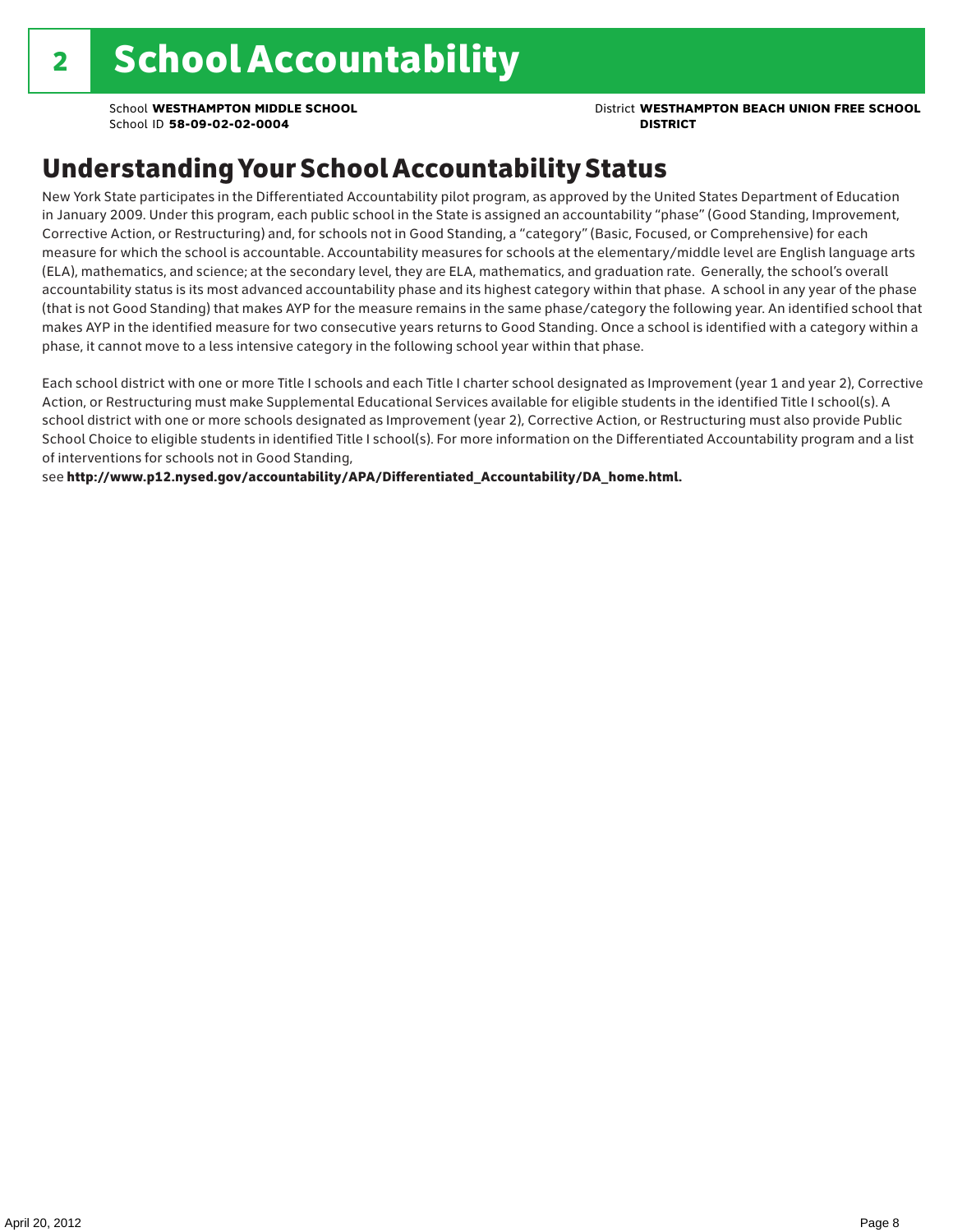### School **WESTHAMPTON MIDDLE SCHOOL** District **WESTHAMPTON BEACH UNION FREE SCHOOL**

# Understanding Your School Accountability Status (continued)

### Phase **Phase** Phase/Category

Good Standing A school that has not been designated as Improvement, Corrective Action, or Restructuring.

Improvement (year 1) A school that failed to make AYP for two consecutive years on the same accountability measure; or a school that was designated as Improvement (year 1) in the current school year that made AYP for the identified measure and is in Good Standing.

Improvement (year 2) A school that was designated as a school in Improvement (year 1) in the current school year and failed to make AYP on the same accountability measure for which it was identified; or a school that was designated as Improvement (year 2) in the current school year that made AYP for the identified measure.

### Corrective Action (year 1) A school that was designated as a school in Improvement (year 2) in the current school year and failed to make AYP on the same accountability measure for which it was identified; or a school that was designated as Corrective Action (year 1) in the current school year that made AYP for the identified measure. Corrective Action (year 2) A school that was designated as a school in Corrective Action (year 1) in the current school year that failed to make AYP on the same accountability measure for which it was identified; or a school that was designated as Corrective Action (year 2) in the current school year that made AYP for the identified measure.

Restructuring (year 1) A school that was designated as a school in Corrective Action (year 2) in the current school year and failed to make AYP on the same accountability measure for which it was identified; or a school that was designated as Restructuring (year 1) in the current school year that made AYP for the identified measure. Restructuring (year 2) A school that was designated as a school in Restructuring (year 1) in the current school year that failed to make AYP on the same accountability measure for which it was identified; or a school that was designated as Restructuring (year 2) in the current school year that made AYP for the identified measure. Restructuring (Advanced) A school that was designated as a school in Restructuring (year 2) in the current school year that failed to make AYP on the same accountability measure for which it was identified; or a school that was designated as Restructuring (Advanced) in the current school year that made AYP for the identified measure.

### Improvement/Basic:

A school that failed to make AYP in ELA and/or math for one accountability group, but made AYP for the All Students group; or a school that failed to make AYP in only science or graduation rate. Improvement/Focused:

A school that failed to make AYP in ELA and/or math for more than one accountability group, but made AYP for the All Students group; or a school whose worst status is Improvement/Basic for at least two measures.

#### Improvement/Comprehensive:

A school that failed to make AYP in ELA and/or math for the All Students group; or a school that failed to make AYP in ELA and/or math for every accountability group for which there are at least two, but made AYP for the All Students group; or a school that failed to make AYP in ELA and/or math AND in science or graduation rate.

#### Corrective Action or Restructuring/Focused:

A school that failed to make AYP in ELA and/or math for one or more accountability groups, but made AYP for the All Students group; or a school that failed to make AYP in science or graduation rate but made AYP in ELA and math.

Corrective Action or Restructuring/Comprehensive: A school that failed to make AYP in ELA and/or math for the All Students group; or a school that failed to make AYP in ELA and/or math for every accountability group except the All Students group for which there are at least two, but made AYP for the All Students group; or a school that failed to make AYP in ELA and/or math AND in science or graduation rate.

SURR: A school that is identified for registration review (SURR) during a school year in which it is designated as a school in Improvement or Corrective Action shall, in the next school year, be designated as Restructuring (year 1)/Comprehensive.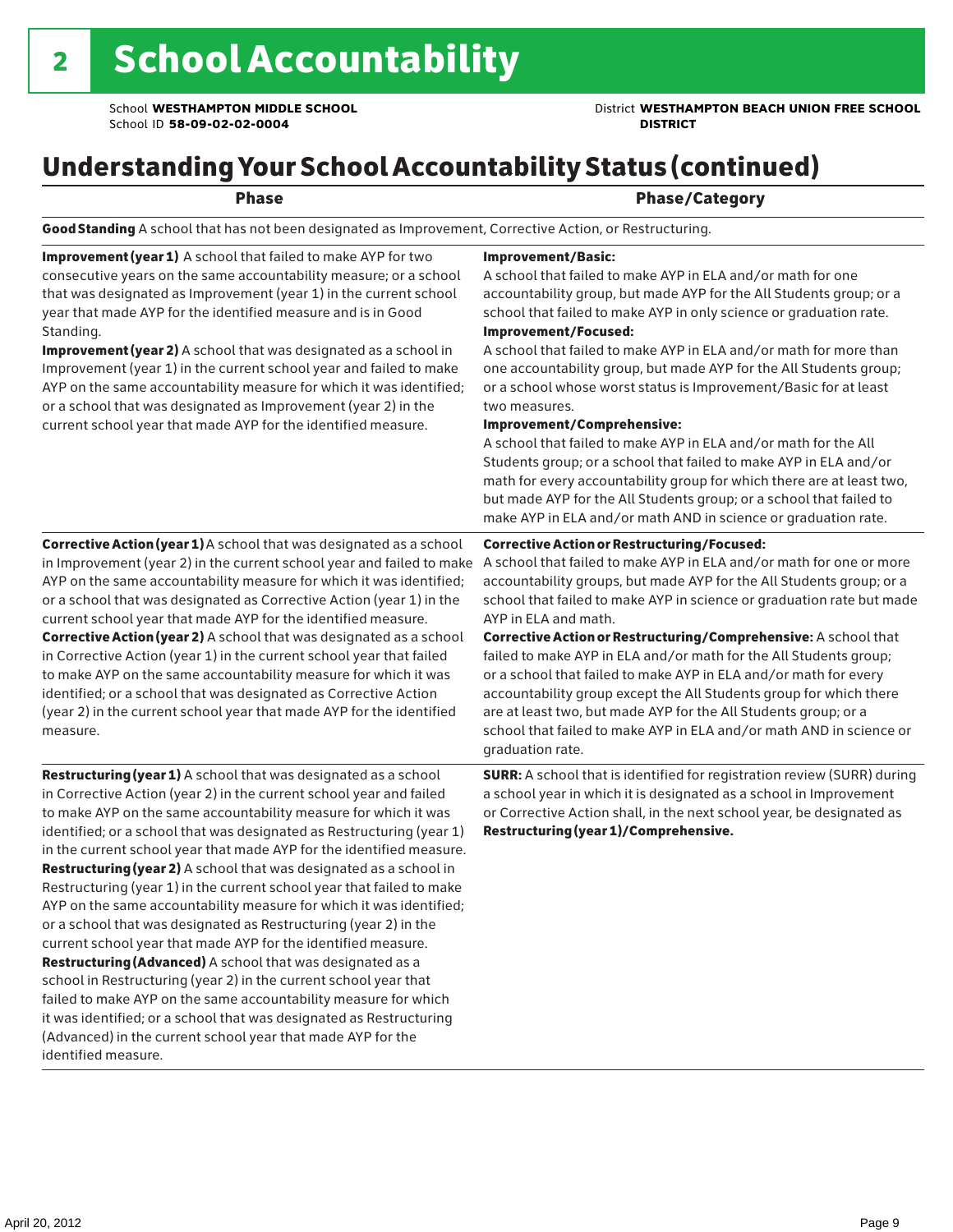# 2 School Accountability

School ID 58-09-02-02-0004

School **WESTHAMPTON MIDDLE SCHOOL**<br>School ID 58-09-02-020404<br>DISTRICT DISTRICT

### Summary

| <b>Overall Accountability</b><br>Status $(2011 - 12)$ | <b>In Good Standing</b> |                                                         |                        |  |  |  |
|-------------------------------------------------------|-------------------------|---------------------------------------------------------|------------------------|--|--|--|
|                                                       |                         | <b>Elementary/Middle Level</b>                          | <b>Secondary Level</b> |  |  |  |
|                                                       | ELA                     | In Good Standing                                        | ELA                    |  |  |  |
|                                                       | Math                    | In Good Standing                                        | Math                   |  |  |  |
|                                                       | Science                 | In Good Standing                                        | <b>Graduation Rate</b> |  |  |  |
| <b>Title I Part A Funding</b>                         |                         | <b>Years the School Received Title I Part A Funding</b> |                        |  |  |  |

| l itle i Part A Funding | Years the School Received Title I Part A Funding |             |         |  |  |  |  |
|-------------------------|--------------------------------------------------|-------------|---------|--|--|--|--|
|                         | $2009 - 10$                                      | $2010 - 11$ | 2011-12 |  |  |  |  |
|                         | YES                                              | <b>YES</b>  | YES     |  |  |  |  |
|                         |                                                  |             |         |  |  |  |  |

### On which accountability measures did this school make Adequate Yearly Progress (AYP) and which groups made AYP on each measure?

|                                                     | <b>Elementary/Middle Level</b> |                              |               | <b>Secondary Level</b> |             |                        |  |
|-----------------------------------------------------|--------------------------------|------------------------------|---------------|------------------------|-------------|------------------------|--|
| <b>Student Groups</b>                               | English                        |                              |               | English                |             |                        |  |
|                                                     | Language Arts                  | Mathematics                  | Science       | Language Arts          | Mathematics | <b>Graduation Rate</b> |  |
| <b>All Students</b>                                 | V                              | v                            | V             |                        |             |                        |  |
| <b>Ethnicity</b>                                    |                                |                              |               |                        |             |                        |  |
| American Indian or Alaska Native                    |                                |                              |               |                        |             |                        |  |
| <b>Black or African American</b>                    | $\overline{\phantom{0}}$       | -                            |               |                        |             |                        |  |
| Hispanic or Latino                                  | V                              | v                            |               |                        |             |                        |  |
| Asian or Native Hawaiian/Other Pacific<br>Islander  |                                |                              |               |                        |             |                        |  |
| White                                               | v                              |                              |               |                        |             |                        |  |
| Multiracial                                         |                                | -                            |               |                        |             |                        |  |
| <b>Other Groups</b>                                 |                                |                              |               |                        |             |                        |  |
| <b>Students with Disabilities</b>                   | v                              | a d                          |               |                        |             |                        |  |
| Limited English Proficient                          |                                |                              |               |                        |             |                        |  |
| <b>Economically Disadvantaged</b>                   | V                              |                              |               |                        |             |                        |  |
| <b>Student groups making</b><br>AYP in each subject | $\sqrt{5}$ of 5                | $\blacktriangleright$ 5 of 5 | $\vee$ 1 of 1 |                        |             |                        |  |

#### AYP Status



Made AYP Using Safe Harbor Target

✘ Did not make AYP

— Insufficient Number of Students to Determine AYP Status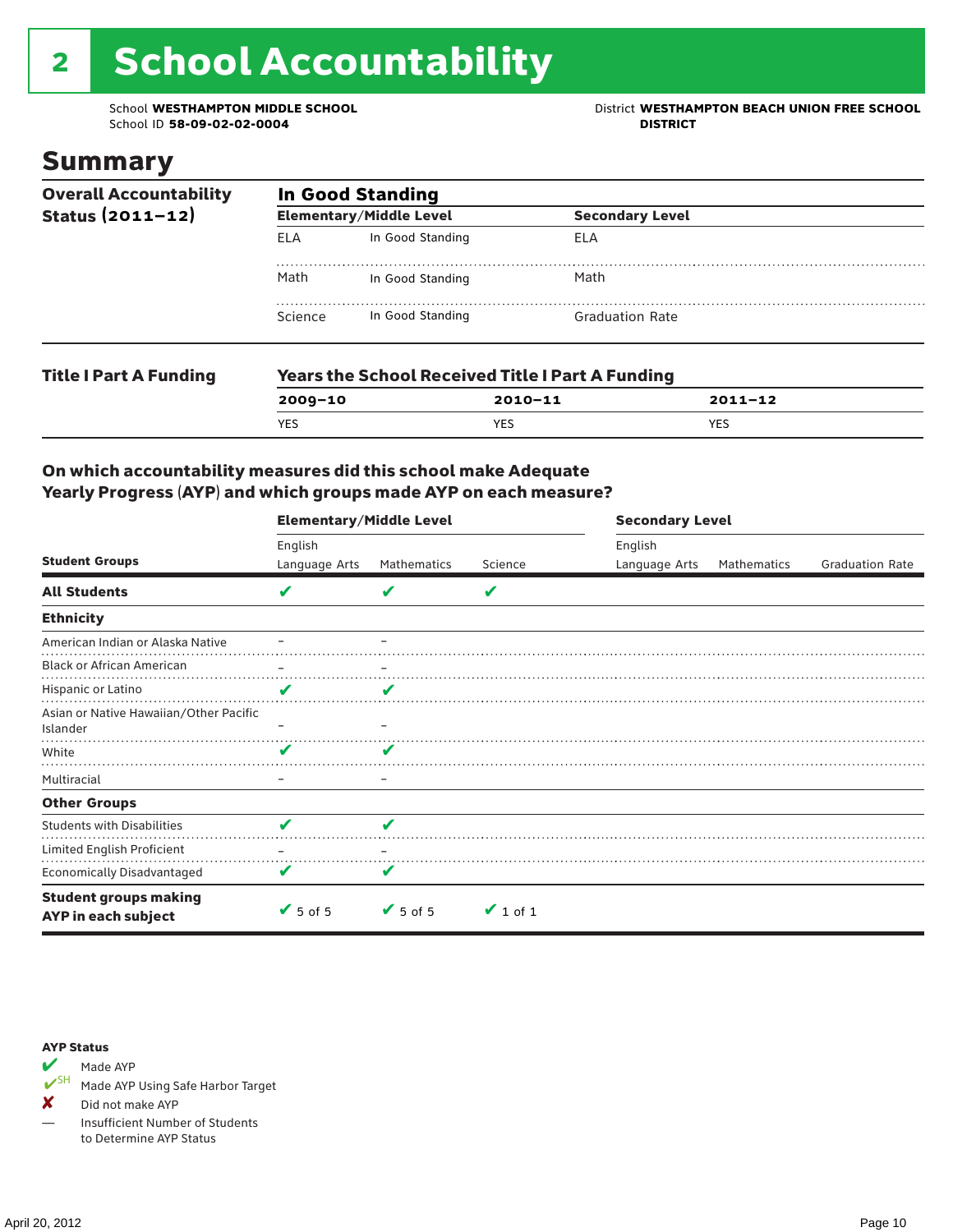School **WESTHAMPTON MIDDLE SCHOOL** District **WESTHAMPTON BEACH UNION FREE SCHOOL**

# **Elementary/Middle-Level English Language Arts**

|        | In Good Standing                                   |
|--------|----------------------------------------------------|
|        |                                                    |
|        |                                                    |
| 5 of 5 | Student groups making AYP in English language arts |
|        | Made AYP                                           |
|        |                                                    |

### How did students in each accountability group perform on

**elementary/middle-level English language arts accountability measures?**

|                                                          | <b>Participation</b><br><b>AYP</b> |           |               | <b>Test Performance</b>  |             | <b>Performance Objectives</b> |                    |         |
|----------------------------------------------------------|------------------------------------|-----------|---------------|--------------------------|-------------|-------------------------------|--------------------|---------|
| <b>Student Group</b>                                     |                                    | Met       | Percentage    | Met                      | Performance | Effective                     | Safe Harbor Target |         |
| (Total: Continuous Enrollment)                           | <b>Status</b>                      | Criterion | <b>Tested</b> | Criterion                | Index       | AMO                           | 2010-11            | 2011-12 |
| <b>Accountability Groups</b>                             |                                    |           |               |                          |             |                               |                    |         |
| <b>All Students</b> (443:436)                            | V                                  | V         | 100%          | V                        | 175         | 117                           |                    |         |
| <b>Ethnicity</b>                                         |                                    |           |               |                          |             |                               |                    |         |
| American Indian or Alaska Native (1:1)                   |                                    |           |               |                          |             |                               |                    |         |
| Black or African American (12:10)                        |                                    |           |               |                          |             |                               |                    |         |
| Hispanic or Latino (62:60)                               | V                                  | V         | 100%          | V                        | 168         | 110                           |                    |         |
| Asian or Native Hawaiian/Other Pacific<br>Islander (8:8) |                                    |           |               | $\overline{\phantom{0}}$ |             |                               |                    |         |
| White (346:343)                                          | V                                  | V         | 100%          | V                        | 177         | 116                           |                    |         |
| Multiracial (14:14)                                      |                                    |           |               |                          |             |                               |                    |         |
| <b>Other Groups</b>                                      |                                    |           |               |                          |             |                               |                    |         |
| Students with Disabilities (49:50)                       | ✔                                  | ✔         | 100%          | V                        | 114         | 109                           |                    |         |
| Limited English Proficient (8:5)                         |                                    |           |               |                          |             |                               |                    |         |
| Economically Disadvantaged (79:75)                       | V                                  | ✔         | 100%          | V                        | 164         | 111                           |                    |         |
| <b>Final AYP Determination</b>                           | $\sqrt{5}$ of 5                    |           |               |                          |             |                               |                    |         |
| <b>Non-Accountability Groups</b>                         |                                    |           |               |                          |             |                               |                    |         |
| Female (206:202)                                         |                                    |           | 100%          |                          | 182         | 114                           |                    |         |
| Male (237:234)                                           |                                    |           | 100%          |                          | 169         | 115                           |                    |         |
| Migrant $(1:1)$                                          |                                    |           |               |                          |             | -                             |                    |         |

### Symbols

### Made AYP

- ✔SH Made AYP Using Safe Harbor Target
- ✘ Did not make AYP
- Fewer Than 40 Total/Fewer Than 30 Continuous Enrollment
- ‡ Did not qualify for Safe Harbor

note: See *Useful Terms for Understanding Accountability*  for explanations and definitions of terms and table labels used on this page.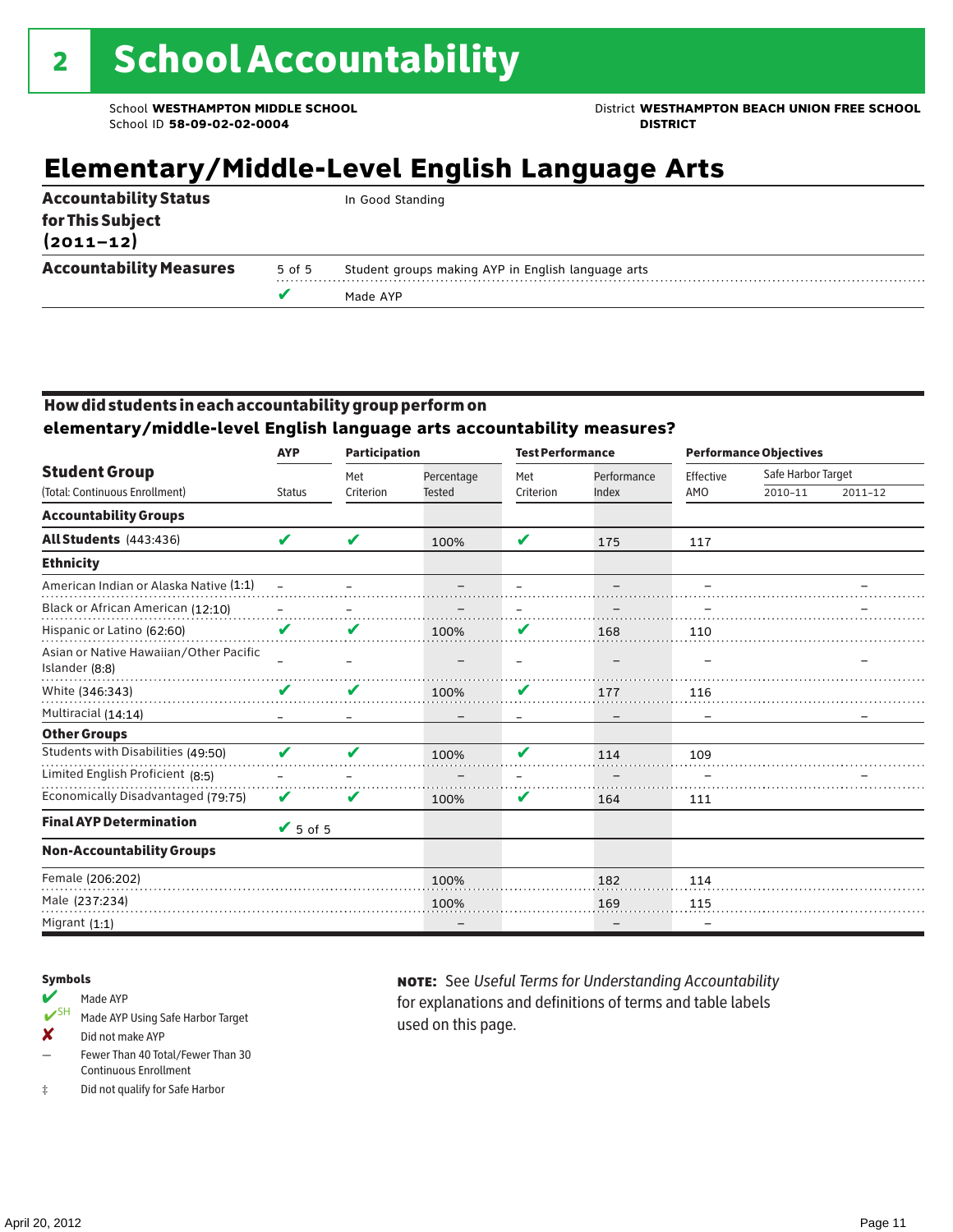## School **WESTHAMPTON MIDDLE SCHOOL** District **WESTHAMPTON BEACH UNION FREE SCHOOL**

# **Elementary/Middle-Level Mathematics**

|        | In Good Standing                         |  |
|--------|------------------------------------------|--|
|        |                                          |  |
|        |                                          |  |
| 5 of 5 | Student groups making AYP in mathematics |  |
|        | Made AYP                                 |  |
|        |                                          |  |

### How did students in each accountability group perform on **elementary/middle-level mathematics accountability measures?**

|                                                          | <b>AYP</b>      | <b>Participation</b> |                             | <b>Test Performance</b> |                      | <b>Performance Objectives</b> |                               |         |  |  |
|----------------------------------------------------------|-----------------|----------------------|-----------------------------|-------------------------|----------------------|-------------------------------|-------------------------------|---------|--|--|
| <b>Student Group</b><br>(Total: Continuous Enrollment)   | <b>Status</b>   | Met<br>Criterion     | Percentage<br><b>Tested</b> | Met<br>Criterion        | Performance<br>Index | Effective<br>AMO              | Safe Harbor Target<br>2010-11 | 2011-12 |  |  |
| <b>Accountability Groups</b>                             |                 |                      |                             |                         |                      |                               |                               |         |  |  |
| <b>All Students (443:439)</b>                            | V               | ✔                    | 100%                        | V                       | 182                  | 132                           |                               |         |  |  |
| <b>Ethnicity</b>                                         |                 |                      |                             |                         |                      |                               |                               |         |  |  |
| American Indian or Alaska Native (1:1)                   |                 |                      |                             |                         |                      |                               |                               |         |  |  |
| Black or African American (12:10)                        |                 |                      |                             |                         |                      |                               |                               |         |  |  |
| Hispanic or Latino (62:61)                               | V               | v                    | 100%                        | V                       | 179                  | 125                           |                               |         |  |  |
| Asian or Native Hawaiian/Other Pacific<br>Islander (8:8) |                 |                      |                             |                         |                      |                               |                               |         |  |  |
| White (346:345)                                          | V               | V                    | 100%                        | V                       | 184                  | 131                           |                               |         |  |  |
| Multiracial (14:14)                                      |                 |                      |                             |                         |                      |                               |                               |         |  |  |
| <b>Other Groups</b>                                      |                 |                      |                             |                         |                      |                               |                               |         |  |  |
| Students with Disabilities (49:50)                       | ✔               | ✔                    | 100%                        | V                       | 130                  | 124                           |                               |         |  |  |
| Limited English Proficient (8:8)                         |                 |                      |                             |                         |                      |                               |                               |         |  |  |
| Economically Disadvantaged (79:76)                       | V               | V                    | 100%                        | V                       | 170                  | 126                           |                               |         |  |  |
| <b>Final AYP Determination</b>                           | $\sqrt{5}$ of 5 |                      |                             |                         |                      |                               |                               |         |  |  |
| <b>Non-Accountability Groups</b>                         |                 |                      |                             |                         |                      |                               |                               |         |  |  |
| Female (206:204)                                         |                 |                      | 100%                        |                         | 186                  | 129                           |                               |         |  |  |
| Male (237:235)                                           |                 |                      | 100%                        |                         | 178                  | 130                           |                               |         |  |  |
| Migrant (1:1)                                            |                 |                      |                             |                         |                      |                               |                               |         |  |  |

### Symbols

- Made AYP<br>
SH Made AYP Made AYP Using Safe Harbor Target
- ✘ Did not make AYP
- Fewer Than 40 Total/Fewer Than 30 Continuous Enrollment
- ‡ Did not qualify for Safe Harbor

note: See *Useful Terms for Understanding Accountability*  for explanations and definitions of terms and table labels used on this page.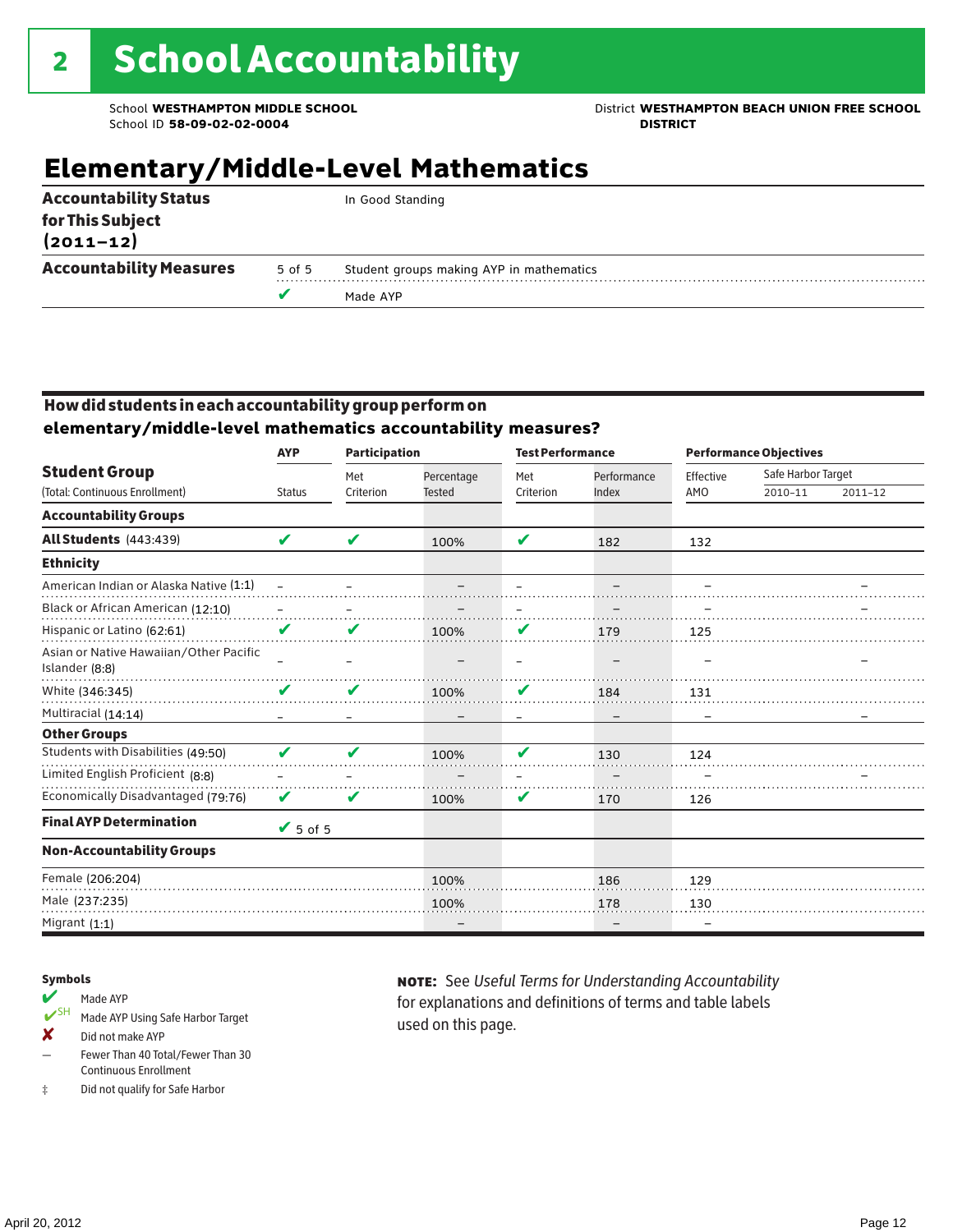School ID 58-09-02-02-0004

### School **WESTHAMPTON MIDDLE SCHOOL**<br>School ID 58-09-02-020404<br>DISTRICT DISTRICT

# Elementary/Middle-Level Science

| <b>Accountability Status</b>   |        | In Good Standing                     |
|--------------------------------|--------|--------------------------------------|
| for This Subject<br>(2011–12)  |        |                                      |
| <b>Accountability Measures</b> | 1 of 1 | Student groups making AYP in science |
|                                |        | Made AYP                             |
|                                |        |                                      |

### How did students in each accountability group perform on elementary/middle-level science accountability measures?

|                                                            | <b>AYP</b>    |                              | <b>Participation</b> |                             | <b>Test Performance</b> |                      | <b>Performance Objectives</b> |                 |                 |
|------------------------------------------------------------|---------------|------------------------------|----------------------|-----------------------------|-------------------------|----------------------|-------------------------------|-----------------|-----------------|
| <b>Student Group</b><br>(Total: Continuous Enrollment)     | <b>Status</b> | Safe Harbor<br>Qualification | Met<br>Criterion     | Percentage<br><b>Tested</b> | Met<br>Criterion        | Performance<br>Index | <b>State</b><br>Standard      | Progress Target | 2010-11 2011-12 |
| <b>Accountability Groups</b>                               |               |                              |                      |                             |                         |                      |                               |                 |                 |
| All Students (185:179)                                     | V             | Oualified                    | V                    | 99%                         | V                       | 188                  | 100                           |                 |                 |
| <b>Ethnicity</b>                                           |               |                              |                      |                             |                         |                      |                               |                 |                 |
| American Indian or Alaska Native (1:1)                     |               |                              |                      |                             |                         |                      |                               |                 |                 |
| Black or African American (6:4)                            |               |                              |                      |                             |                         |                      |                               |                 |                 |
| Hispanic or Latino (26:25)                                 |               |                              |                      |                             |                         |                      |                               |                 |                 |
| Asian or Native Hawaiian/Other Pacific<br>Islander $(4:4)$ |               |                              |                      |                             |                         |                      |                               |                 |                 |
| White (146:143)                                            |               | <b>Oualified</b>             |                      | 99%                         | V                       | 190                  | 100                           |                 |                 |
| Multiracial (2:2)                                          |               |                              |                      |                             | -                       |                      |                               |                 |                 |
| <b>Other Groups</b>                                        |               |                              |                      |                             |                         |                      |                               |                 |                 |
| Students with Disabilities (25:24)                         |               |                              |                      |                             |                         |                      |                               |                 |                 |
| Limited English Proficient (3:3)                           |               |                              |                      |                             |                         |                      |                               |                 |                 |
| Economically Disadvantaged (31:28)                         |               |                              |                      |                             |                         |                      |                               |                 |                 |
| <b>Final AYP Determination</b>                             | $\vee$ 1 of 1 |                              |                      |                             |                         |                      |                               |                 |                 |
| <b>Non-Accountability Groups</b>                           |               |                              |                      |                             |                         |                      |                               |                 |                 |
| Female (77:74)                                             |               |                              |                      | 99%                         |                         | 186                  | 100                           |                 |                 |
| Male (108:105)                                             |               |                              |                      | 99%                         |                         | 190                  | 100                           |                 |                 |
| Migrant $(1:1)$                                            |               |                              |                      |                             |                         |                      |                               |                 |                 |

#### Symbols

 $M$  Made AYP

✘ Did not make AYP

Fewer Than 40 Total/Fewer Than 30 Continuous Enrollment

note: See *Useful Terms for Understanding Accountability*  for explanations and definitions of terms and table labels used on this page.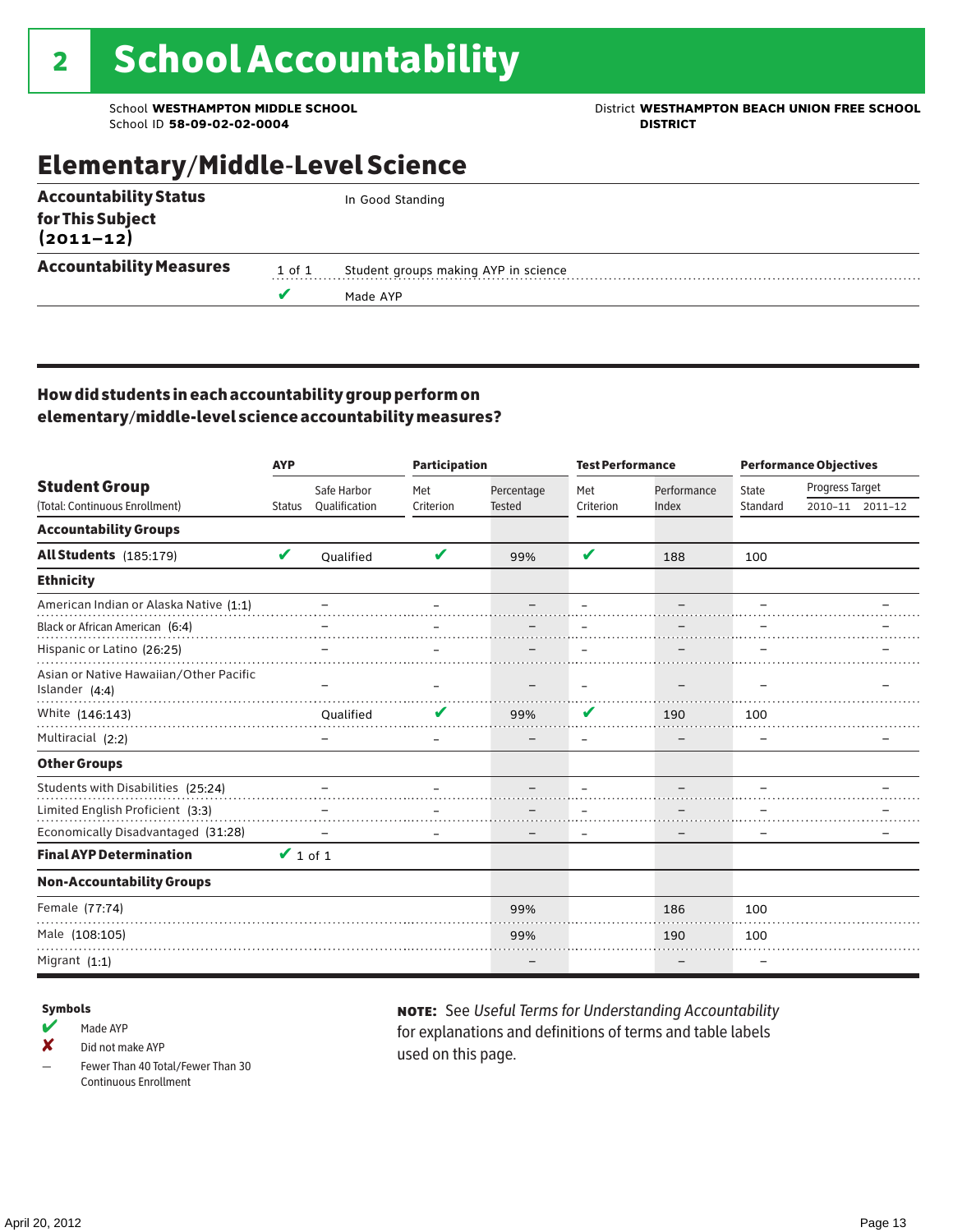## Summary of 2010–11 **School Performance**

Performance on the State assessments in English language arts, mathematics, and science at the elementary and middle levels is reported in terms of mean scores and the percentage of tested students scoring at or above Level 2, Level 3, and Level 4. Performance on the State assessments in ELA and mathematics at the secondary level is reported in terms of the percentage of students in a cohort scoring at these levels.

|                              | Percentage of students that<br>scored at or above Level 3 | Total<br>Tested |      |
|------------------------------|-----------------------------------------------------------|-----------------|------|
| <b>English Language Arts</b> | 0%                                                        | 50%             | 100% |
| Grade 6                      | 85%                                                       |                 | 75   |
| Grade 7                      | 81%                                                       |                 | 181  |
| Grade 8                      | 68%                                                       |                 | 184  |
| <b>Mathematics</b>           |                                                           |                 |      |
| Grade 6                      | 84%                                                       |                 | 75   |
| Grade 7                      | 90%                                                       |                 | 183  |
| Grade 8                      | 80%                                                       |                 | 185  |
| <b>Science</b>               |                                                           |                 |      |
| Grade 8                      | 79%                                                       |                 | 96   |

School **WESTHAMPTON MIDDLE SCHOOL** District **WESTHAMPTON BEACH UNION FREE SCHOOL**

### About the Performance Level Descriptors

#### English Language Arts English Language Arts

#### Level 1: Below Standard

understanding of the content expected in the subjection of the subjection  $\mathcal{L}$ Student performance does not demonstrate an and skills expected at this grade level. understanding of the English language arts knowledge

#### Student performance demonstrates a partial Level 2: Meets Basic Standard understanding of the content expected in the subject of the subject of the subject of the subject of the subject

Student performance demonstrates a partial and skills expected at this grade level. Students performance demonstrates and understanding and understanding and understanding and understanding and u understanding of the English language arts knowledge

### Level 3: Meets Proficiency Standard

Level 4: Meeting Learning Standards with Distinction. the English language arts knowledge and skills expected at this grade level.<br>at this grade level.  $\mathbf{u}$  and  $\mathbf{y}$  and  $\mathbf{u}$  the subjected in the subjected in the subjected in the subjection  $\mathbf{y}$ Student performance demonstrates an understanding of

### Level 4: Exceeds Proficiency Standard

understanding of the English language arts knowledge and skills expected at this grade level.<br>———————————————————— Student performance demonstrates a thorough

#### Districts are districts and low need in the low need  $\sim$

### categories based on their ability to meet the special Level 1: Below Standard

Student performance does not demonstrate an understanding of the mathematics content expected at  $\frac{1}{2}$  based on enrollment size and, in some cases, number  $\frac{1}{2}$  and,  $\frac{1}{2}$  and,  $\frac{1}{2}$ 

### $\overline{\phantom{a}}$  students about  $\overline{\phantom{a}}$  . More is about  $\overline{\phantom{a}}$  about  $\overline{\phantom{a}}$  about  $\overline{\phantom{a}}$

the categories can be found in the *Report to the Governor categories* can be found in the *Report to the Govern*or  $\alpha$ *and the Legislature on the Educational Status of the*  Student performance demonstrates a partial understanding of the mathematics content expected at this grade level.

### Level 3: Meets Proficiency Standard

Student performance demonstrates an understanding of the mathematics content expected at this grade level.

#### Level 4: Exceeds Proficiency Standard

Student performance demonstrates a thorough understanding of the mathematics content expected at this grade level.  $\mathcal{L}_{\text{max}}$  is performance with that of similar  $\mathcal{L}_{\text{max}}$ 

#### schools. The following factors are considered in grouping How are Need/Resource Capacity  $(N/RC)$  categories determined?  $\hphantom{N(2)}\sum_{n=1}^{\infty}\frac{1}{n}$

Districts are divided into high, average, and low need categories based on their ability to meet the special needs of their students with local resources. Districts in the high need category are subdivided into four categories based on enrollment size and, in some cases, number of students per square mile. More information about the categories can be found in the *Report to the Governor* Group: *State's Schools* at www.p12.nysed.gov/irs. *and the Legislature on the Educational Status of the* 

In this section, this school's performance is compared with that of the school district and public schools Statewide.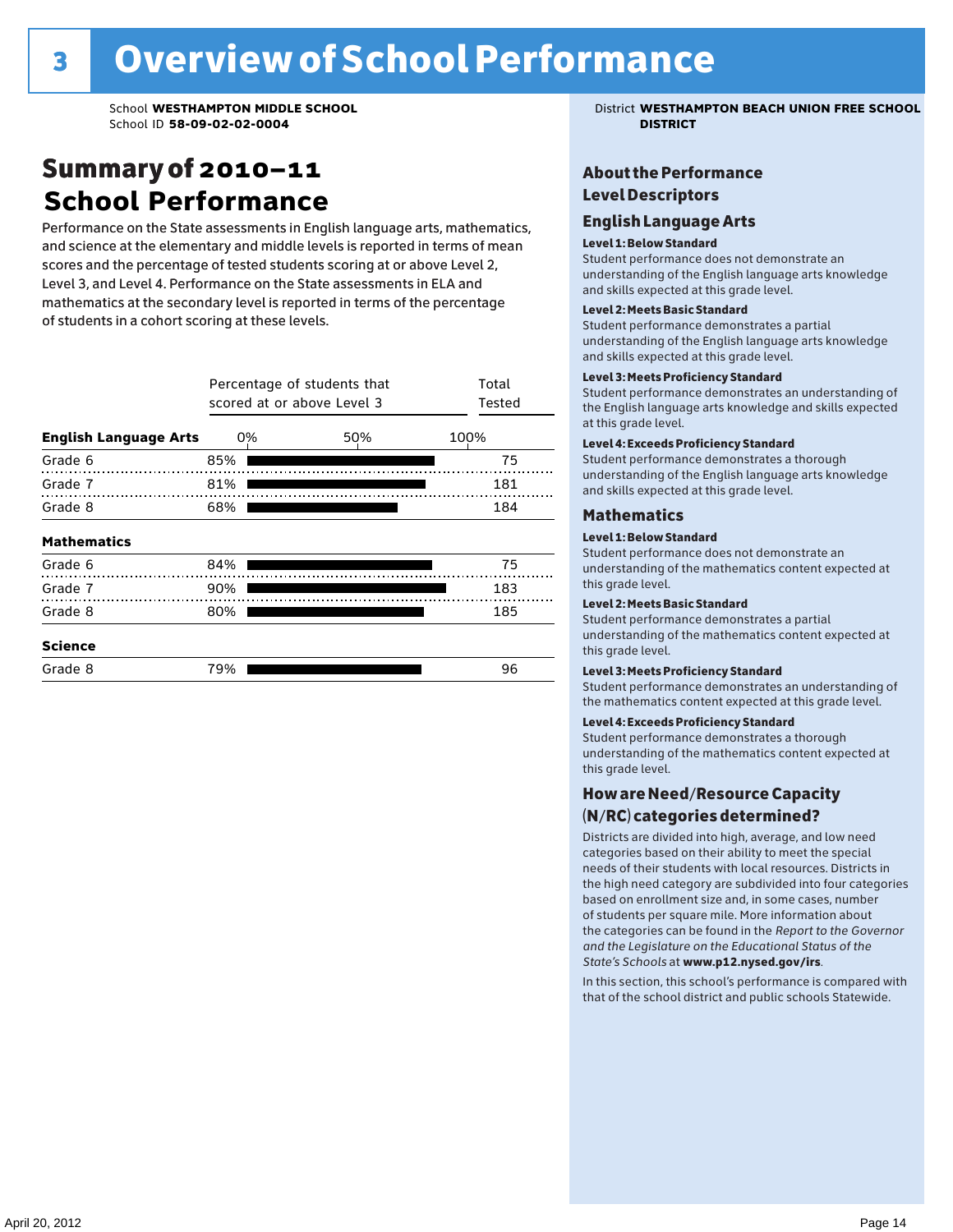School WESTHAMPTON MIDDLE SCHOOL **District WESTHAMPTON BEACH UNION FREE SCHOOL** 

# **This School's Results in Grade 6 English Language Arts**

|                                                           | <b>This School</b> |                                 | <b>School District</b>                       | <b>NY State Public</b>               |
|-----------------------------------------------------------|--------------------|---------------------------------|----------------------------------------------|--------------------------------------|
|                                                           |                    | Percentage scoring at level(s): | Percentage scoring at level(s):              | Percentage scoring at level(s):      |
|                                                           | $2 - 4$            | 4<br>$3 - 4$                    | $3 - 4$<br>$2 - 4$<br>$\overline{4}$         | $3 - 4$<br>$2 - 4$<br>$\overline{4}$ |
| 2011 Mean Score: 677                                      |                    | *Range: 644-785 662-785 694-785 |                                              |                                      |
| 2010 Mean Score: 673<br>$\blacksquare$ 2010-11<br>2009-10 | 100%<br>96% 99%    | 85% 78%<br>19%<br>6%            | 96% 99%<br>84% 78%<br>18%<br>6%              | 88% 89%<br>56% 54%<br>7%<br>4%       |
| Number of Tested Students:                                | 66<br>72           | 52<br>64<br>14<br>4             | 66<br>64<br>14<br>73<br>52<br>$\overline{4}$ |                                      |

| <b>Results by</b>                               |                | 2010-11 School Year |                                 |                |        | 2009-10 School Year |                                 |                |  |  |
|-------------------------------------------------|----------------|---------------------|---------------------------------|----------------|--------|---------------------|---------------------------------|----------------|--|--|
| <b>Student Group</b>                            | Total          |                     | Percentage scoring at level(s): |                | Total  |                     | Percentage scoring at level(s): |                |  |  |
|                                                 | Tested         | $2 - 4$             | $3 - 4$                         | $\overline{4}$ | Tested | $2 - 4$             | $3 - 4$                         | $\overline{4}$ |  |  |
| <b>All Students</b>                             | 75             | 96%                 | 85%                             | 19%            | 67     | 99%                 | 78%                             | 6%             |  |  |
| Female                                          | 33             | 97%                 | 79%                             | 15%            | 38     | 100%                | 82%                             | 8%             |  |  |
| Male                                            | 42             | 95%                 | 90%                             | 21%            | 29     | 97%                 | 72%                             | 3%             |  |  |
| American Indian or Alaska Native                |                |                     |                                 |                |        |                     |                                 |                |  |  |
| <b>Black or African American</b>                | $\mathfrak{p}$ |                     |                                 |                | 3      |                     |                                 |                |  |  |
| Hispanic or Latino                              | 8              | 100%                | 88%                             | 13%            | 5.     | 100%                | 60%                             | 20%            |  |  |
| Asian or Native Hawaiian/Other Pacific Islander |                |                     |                                 |                | 3      |                     |                                 |                |  |  |
| White                                           | 62             | 97%                 | 87%                             | 19%            | 56     | 98%                 | 84%                             | 5%             |  |  |
| Multiracial                                     | 3              |                     |                                 |                |        |                     |                                 |                |  |  |
| Small Group Totals                              | 5              | 80%                 | 60%                             | 20%            | 6      | 100%                | 33%                             | 0%             |  |  |
| <b>General-Education Students</b>               | 69             | 99%                 | 90%                             | 20%            | 63     |                     |                                 |                |  |  |
| <b>Students with Disabilities</b>               | 6              | 67%                 | 33%                             | 0%             | 4      |                     |                                 |                |  |  |
| <b>English Proficient</b>                       | 74             |                     |                                 |                | 65     |                     |                                 |                |  |  |
| Limited English Proficient                      | 1              |                     |                                 |                | 2      |                     |                                 |                |  |  |
| Economically Disadvantaged                      | 15             | 93%                 | 80%                             | 0%             | 17     | 94%                 | 47%                             | 0%             |  |  |
| Not Disadvantaged                               | 60             | 97%                 | 87%                             | 23%            | 50     | 100%                | 88%                             | 8%             |  |  |
| Migrant                                         |                |                     |                                 |                |        |                     |                                 |                |  |  |
| Not Migrant                                     | 75             | 96%                 | 85%                             | 19%            | 67     | 99%                 | 78%                             | 6%             |  |  |

**NOTES** 

The – symbol indicates that data for a group of students have been suppressed. If a group has fewer than five students,<br>data for that group and the next smallest group(s) are suppressed to protect the privacy of individual

| * These ranges are for 2010-11 data only. Ranges for the 2009-10 data are available in the 2009-10 Accountability and Overview Reports.<br><b>Other</b> |        | 2010-11 School Year         |         |     | 2009-10 School Year |                             |         |     |  |
|---------------------------------------------------------------------------------------------------------------------------------------------------------|--------|-----------------------------|---------|-----|---------------------|-----------------------------|---------|-----|--|
| <b>Assessments</b>                                                                                                                                      | Total  | Number scoring at level(s): |         |     | Total               | Number scoring at level(s): |         |     |  |
|                                                                                                                                                         | Tested | $2 - 4$                     | $3 - 4$ | 4   | Tested              | $2 - 4$                     | $3 - 4$ | 4   |  |
| New York State Alternate Assessment<br>(NYSAA): Grade 6 Equivalent                                                                                      | 0      |                             |         |     | 0                   |                             |         |     |  |
| New York State English as a Second Language<br>Achievement Test (NYSESLAT) <sup>+</sup> : Grade 6                                                       | 0      | N/A                         | N/A     | N/A | 0                   | N/A                         | N/A     | N/A |  |
|                                                                                                                                                         | Total  |                             |         |     | Total               |                             |         |     |  |
| Recently Arrived LEP Students NOT Tested on<br>the ELA NYSTP: Grade 6                                                                                   | 0      | N/A                         | N/A     | N/A | 0                   | N/A                         | N/A     | N/A |  |

April 20, 2012 Page 15 † These counts represent recently arrived LEP students who used the NYSESLAT to fulfill the English language arts participation requirement.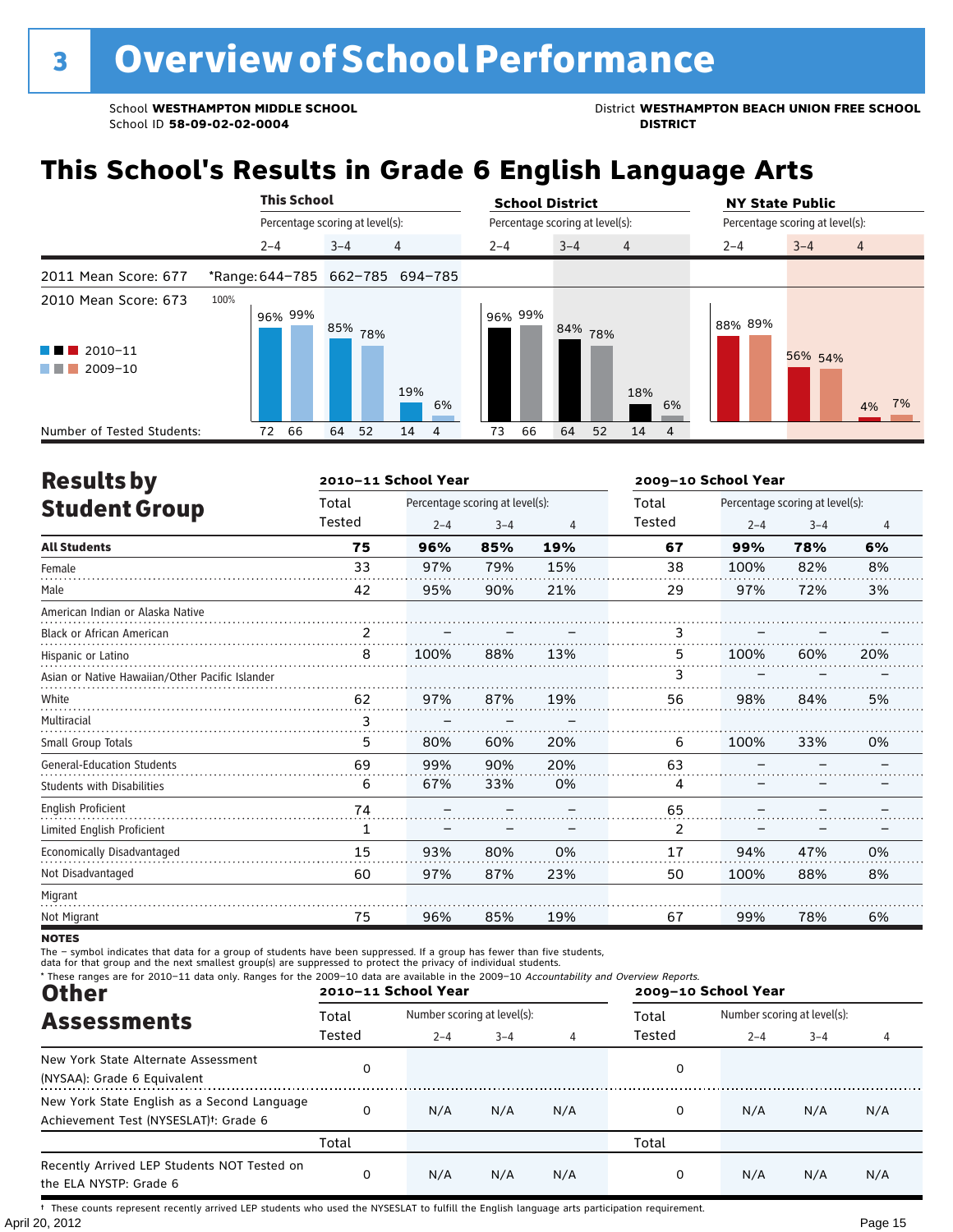School ID 58-09-02-02-0004

School **WESTHAMPTON MIDDLE SCHOOL**<br>School ID 58-09-02-020404<br>District **District Politics** 

# **This School's Results in Grade 6 Mathematics**

|                                                                                        |      |                                 | <b>This School</b> |         |         |                                 |                                 |         | <b>School District</b> |         |                                 |                | <b>NY State Public</b> |         |  |         |                |
|----------------------------------------------------------------------------------------|------|---------------------------------|--------------------|---------|---------|---------------------------------|---------------------------------|---------|------------------------|---------|---------------------------------|----------------|------------------------|---------|--|---------|----------------|
|                                                                                        |      | Percentage scoring at level(s): |                    |         |         |                                 | Percentage scoring at level(s): |         |                        |         | Percentage scoring at level(s): |                |                        |         |  |         |                |
|                                                                                        |      | $2 - 4$                         |                    | $3 - 4$ |         | 4                               |                                 | $2 - 4$ |                        | $3 - 4$ |                                 | $\overline{4}$ |                        | $2 - 4$ |  | $3 - 4$ | $\overline{4}$ |
| 2011 Mean Score: 699                                                                   |      |                                 |                    |         |         | *Range: 640-780 674-780 700-780 |                                 |         |                        |         |                                 |                |                        |         |  |         |                |
| 2010 Mean Score: 698<br>$2010 - 11$<br><b>Contract Contract</b><br>2009-10<br>a sa Tan | 100% |                                 | 99% 99%            |         | 84% 84% | 41%                             | 50%                             |         | 97% 99%                | 83% 84% |                                 | 41%            | 50%                    | 92% 92% |  | 63% 61% | 26% 27%        |
| Number of Tested Students:                                                             |      | 74                              | 67                 | 63      | 57      | - 34<br>31                      |                                 | 74      | 67                     | 63      | 57                              | 31             | 34                     |         |  |         |                |

| <b>Results by</b>                               |        | 2010-11 School Year |                                 |     | 2009-10 School Year |         |                                 |                |  |
|-------------------------------------------------|--------|---------------------|---------------------------------|-----|---------------------|---------|---------------------------------|----------------|--|
| <b>Student Group</b>                            | Total  |                     | Percentage scoring at level(s): |     | Total               |         | Percentage scoring at level(s): |                |  |
|                                                 | Tested | $2 - 4$             | $3 - 4$                         | 4   | Tested              | $2 - 4$ | $3 - 4$                         | $\overline{4}$ |  |
| <b>All Students</b>                             | 75     | 99%                 | 84%                             | 41% | 68                  | 99%     | 84%                             | 50%            |  |
| Female                                          | 33     | 100%                | 85%                             | 24% | 39                  | 100%    | 85%                             | 56%            |  |
| Male                                            | 42     | 98%                 | 83%                             | 55% | 29                  | 97%     | 83%                             | 41%            |  |
| American Indian or Alaska Native                |        |                     |                                 |     |                     |         |                                 |                |  |
| <b>Black or African American</b>                | 2      |                     |                                 |     | 3                   |         |                                 |                |  |
| Hispanic or Latino                              | 8      | 100%                | 88%                             | 38% | 5                   | 100%    | 60%                             | 40%            |  |
| Asian or Native Hawaiian/Other Pacific Islander |        |                     |                                 |     | ٦                   |         |                                 |                |  |
| White                                           | 62     | 100%                | 84%                             | 42% | 57                  | 98%     | 88%                             | 49%            |  |
| Multiracial                                     | 3      |                     |                                 |     |                     |         |                                 |                |  |
| Small Group Totals                              | 5      | 80%                 | 80%                             | 40% | 6                   | 100%    | 67%                             | 67%            |  |
| <b>General-Education Students</b>               | 69     | 99%                 | 88%                             | 43% | 64                  |         |                                 |                |  |
| <b>Students with Disabilities</b>               | 6      | 100%                | 33%                             | 17% | 4                   |         |                                 |                |  |
| <b>English Proficient</b>                       | 74     |                     |                                 |     | 66                  |         |                                 |                |  |
| Limited English Proficient                      | 1      |                     |                                 |     | 2                   |         |                                 |                |  |
| Economically Disadvantaged                      | 15     | 93%                 | 80%                             | 20% | 17                  | 94%     | 65%                             | 29%            |  |
| Not Disadvantaged                               | 60     | 100%                | 85%                             | 47% | 51                  | 100%    | 90%                             | 57%            |  |
| Migrant                                         |        |                     |                                 |     |                     |         |                                 |                |  |
| Not Migrant                                     | 75     | 99%                 | 84%                             | 41% | 68                  | 99%     | 84%                             | 50%            |  |
|                                                 |        |                     |                                 |     |                     |         |                                 |                |  |

**NOTES** 

The – symbol indicates that data for a group of students have been suppressed. If a group has fewer than five students,<br>data for that group and the next smallest group(s) are suppressed to protect the privacy of individual

| <b>Other</b>                                                       |        | 2010-11 School Year          |  | 2009-10 School Year |       |                             |         |  |  |
|--------------------------------------------------------------------|--------|------------------------------|--|---------------------|-------|-----------------------------|---------|--|--|
| <b>Assessments</b>                                                 | Total  | Number scoring at level(s):  |  |                     | Total | Number scoring at level(s): |         |  |  |
|                                                                    | Tested | Tested<br>$2 - 4$<br>$3 - 4$ |  |                     |       |                             | $3 - 4$ |  |  |
| New York State Alternate Assessment<br>(NYSAA): Grade 6 Equivalent |        |                              |  |                     |       |                             |         |  |  |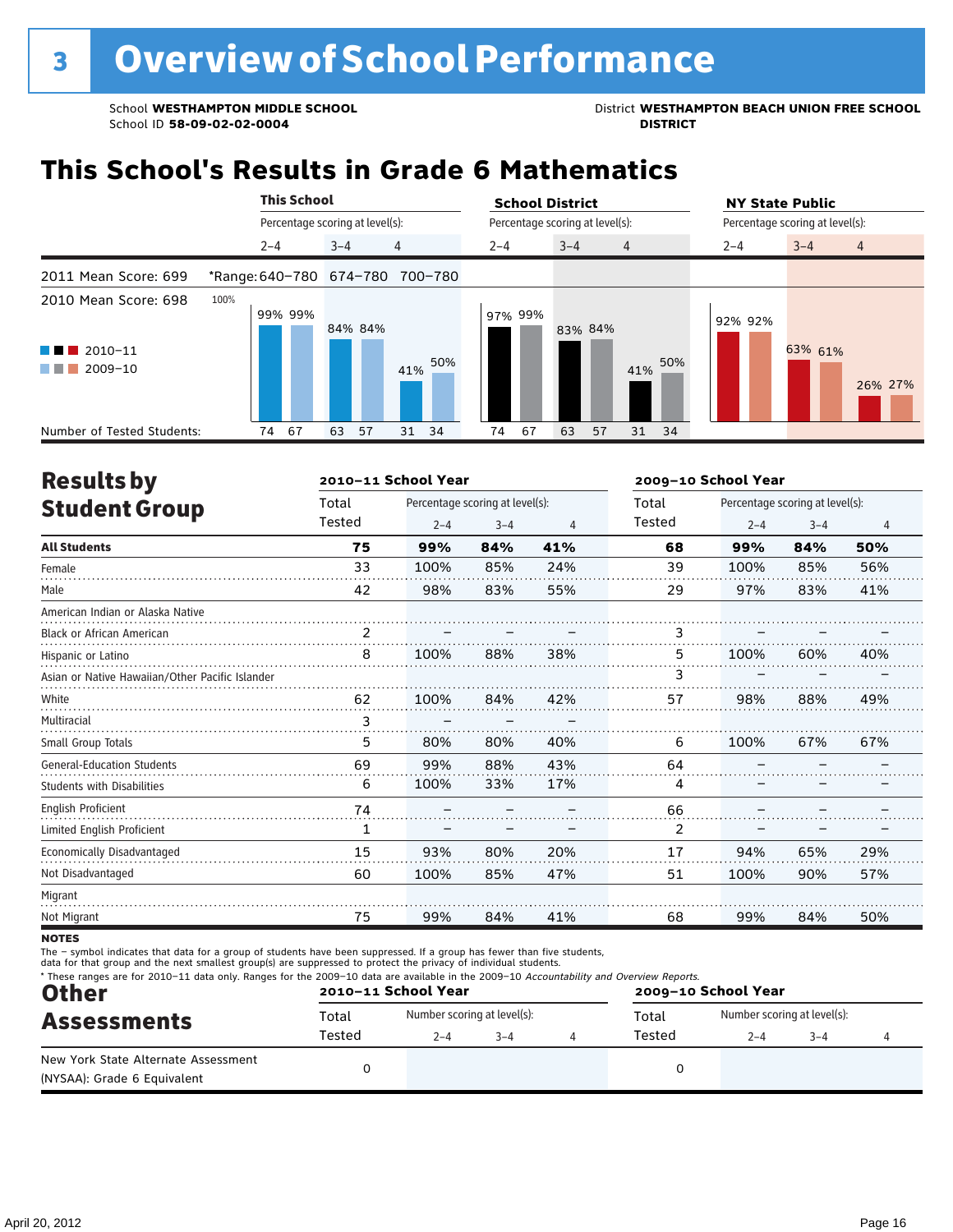School WESTHAMPTON MIDDLE SCHOOL **District WESTHAMPTON BEACH UNION FREE SCHOOL** 

# **This School's Results in Grade 7 English Language Arts**

|                                                           | <b>This School</b> |                                 | <b>School District</b>               | <b>NY State Public</b>                 |
|-----------------------------------------------------------|--------------------|---------------------------------|--------------------------------------|----------------------------------------|
|                                                           |                    | Percentage scoring at level(s): | Percentage scoring at level(s):      | Percentage scoring at level(s):        |
|                                                           | $2 - 4$            | 4<br>$3 - 4$                    | $3 - 4$<br>$2 - 4$<br>$\overline{4}$ | $2 - 4$<br>$3 - 4$<br>$\overline{4}$   |
| 2011 Mean Score: 679                                      |                    | *Range: 642-790 665-790 698-790 |                                      |                                        |
| 2010 Mean Score: 681<br>$\blacksquare$ 2010-11<br>2009-10 | 100%<br>99% 98%    | 81%<br>71%<br>24%<br>13%        | 99% 97%<br>81%<br>70%<br>13%         | 91% 90%<br>48% 50%<br>23%<br>11%<br>4% |
| Number of Tested Students:                                | 180 174            | 147 125<br>23<br>42             | 174<br>147 125<br>23<br>180          | 42                                     |

| <b>Results by</b>                               |                | 2010-11 School Year |                                 |                | 2009-10 School Year |         |                                 |     |  |
|-------------------------------------------------|----------------|---------------------|---------------------------------|----------------|---------------------|---------|---------------------------------|-----|--|
| <b>Student Group</b>                            | Total          |                     | Percentage scoring at level(s): |                | Total               |         | Percentage scoring at level(s): |     |  |
|                                                 | Tested         | $2 - 4$             | $3 - 4$                         | $\overline{4}$ | Tested              | $2 - 4$ | $3 - 4$                         | 4   |  |
| <b>All Students</b>                             | 181            | 99%                 | 81%                             | 13%            | 177                 | 98%     | 71%                             | 24% |  |
| Female                                          | 94             | 100%                | 85%                             | 16%            | 73                  | 99%     | 82%                             | 30% |  |
| Male                                            | 87             | 99%                 | 77%                             | 9%             | 104                 | 98%     | 63%                             | 19% |  |
| American Indian or Alaska Native                |                |                     |                                 |                |                     |         |                                 |     |  |
| <b>Black or African American</b>                | 4              |                     |                                 |                | 5                   |         |                                 |     |  |
| Hispanic or Latino                              | 28             | 100%                | 75%                             | 14%            | 21                  | 95%     | 52%                             | 29% |  |
| Asian or Native Hawaiian/Other Pacific Islander | 4              |                     |                                 |                | 2                   |         |                                 |     |  |
| White                                           | 136            | 99%                 | 82%                             | 11%            | 147                 | 99%     | 76%                             | 24% |  |
| Multiracial                                     | 9              | 100%                | 100%                            | 33%            | 2                   |         |                                 |     |  |
| Small Group Totals                              | 8              | 100%                | 63%                             | 13%            | 9                   | 100%    | 33%                             | 11% |  |
| <b>General-Education Students</b>               | 163            | 100%                | 87%                             | 14%            | 158                 | 99%     | 75%                             | 27% |  |
| <b>Students with Disabilities</b>               | 18             | 94%                 | 33%                             | 0%             | 19                  | 89%     | 32%                             | 0%  |  |
| <b>English Proficient</b>                       | 179            |                     |                                 |                | 176                 |         |                                 |     |  |
| Limited English Proficient                      | $\overline{2}$ |                     |                                 |                | 1                   |         |                                 |     |  |
| Economically Disadvantaged                      | 33             | 100%                | 58%                             | 9%             | 23                  | 91%     | 65%                             | 26% |  |
| Not Disadvantaged                               | 148            | 99%                 | 86%                             | 14%            | 154                 | 99%     | 71%                             | 23% |  |
| Migrant                                         |                |                     |                                 |                |                     |         |                                 |     |  |
| Not Migrant                                     | 181            | 99%                 | 81%                             | 13%            | 177                 | 98%     | 71%                             | 24% |  |

**NOTES** 

The – symbol indicates that data for a group of students have been suppressed. If a group has fewer than five students,<br>data for that group and the next smallest group(s) are suppressed to protect the privacy of individual

| * These ranges are for 2010-11 data only. Ranges for the 2009-10 data are available in the 2009-10 Accountability and Overview Reports.<br><b>Other</b> |        | 2010-11 School Year         |         |     | 2009-10 School Year |                             |         |     |  |
|---------------------------------------------------------------------------------------------------------------------------------------------------------|--------|-----------------------------|---------|-----|---------------------|-----------------------------|---------|-----|--|
| <b>Assessments</b>                                                                                                                                      | Total  | Number scoring at level(s): |         |     | Total               | Number scoring at level(s): |         |     |  |
|                                                                                                                                                         | Tested | $2 - 4$                     | $3 - 4$ | 4   | Tested              | $2 - 4$                     | $3 - 4$ | 4   |  |
| New York State Alternate Assessment<br>(NYSAA): Grade 7 Equivalent                                                                                      | 0      |                             |         |     | 0                   |                             |         |     |  |
| New York State English as a Second Language<br>Achievement Test (NYSESLAT) <sup>+</sup> : Grade 7                                                       |        | N/A                         | N/A     | N/A |                     | N/A                         | N/A     | N/A |  |
|                                                                                                                                                         | Total  |                             |         |     | Total               |                             |         |     |  |
| Recently Arrived LEP Students NOT Tested on<br>the ELA NYSTP: Grade 7                                                                                   |        | N/A                         | N/A     | N/A |                     | N/A                         | N/A     | N/A |  |

April 20, 2012 Page 17 † These counts represent recently arrived LEP students who used the NYSESLAT to fulfill the English language arts participation requirement.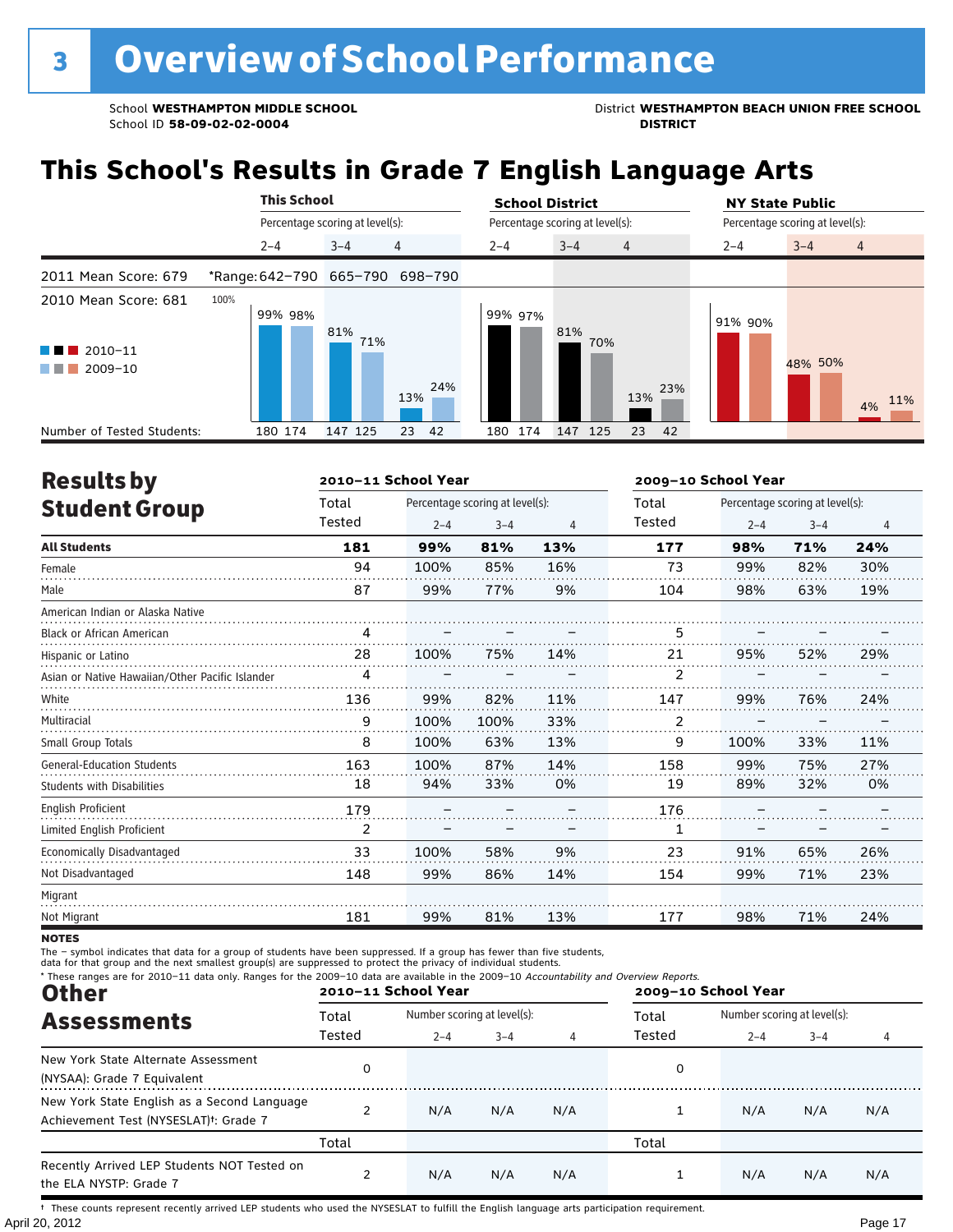School ID 58-09-02-02-0004

School **WESTHAMPTON MIDDLE SCHOOL**<br>School ID 58-09-02-020404<br>DISTRICT DISTRICT

# **This School's Results in Grade 7 Mathematics**

|                                                                        | <b>This School</b>              |                                 |            | <b>School District</b> |                                 | <b>NY State Public</b>               |
|------------------------------------------------------------------------|---------------------------------|---------------------------------|------------|------------------------|---------------------------------|--------------------------------------|
|                                                                        |                                 | Percentage scoring at level(s): |            |                        | Percentage scoring at level(s): | Percentage scoring at level(s):      |
|                                                                        | $2 - 4$                         | $3 - 4$                         | 4          | $2 - 4$                | $3 - 4$<br>$\overline{4}$       | $3 - 4$<br>$\overline{4}$<br>$2 - 4$ |
| 2011 Mean Score: 695                                                   | *Range: 639-800 670-800 694-800 |                                 |            |                        |                                 |                                      |
| 2010 Mean Score: 700<br>$2010 - 11$<br>a sa Tan<br>2009-10<br>a sa Tan | 100%<br>98% 98%                 | 90% 88%                         | 59%<br>50% | 98% 97%                | 90% 87%<br>58%<br>50%           | 92% 92%<br>65% 62%<br>30% 29%        |
| Number of Tested Students:                                             | 179 174                         | 164 156                         | 105<br>92  | 174<br>179             | 164 156<br>92<br>105            |                                      |

| <b>Results by</b>                               |        | 2010-11 School Year |                                 |                | 2009-10 School Year |         |                                 |     |  |
|-------------------------------------------------|--------|---------------------|---------------------------------|----------------|---------------------|---------|---------------------------------|-----|--|
| <b>Student Group</b>                            | Total  |                     | Percentage scoring at level(s): |                | Total               |         | Percentage scoring at level(s): |     |  |
|                                                 | Tested | $2 - 4$             | $3 - 4$                         | $\overline{4}$ | Tested              | $2 - 4$ | $3 - 4$                         | 4   |  |
| <b>All Students</b>                             | 183    | 98%                 | 90%                             | 50%            | 178                 | 98%     | 88%                             | 59% |  |
| Female                                          | 96     | 98%                 | 92%                             | 47%            | 73                  | 97%     | 92%                             | 64% |  |
| Male                                            | 87     | 98%                 | 87%                             | 54%            | 105                 | 98%     | 85%                             | 55% |  |
| American Indian or Alaska Native                |        |                     |                                 |                |                     |         |                                 |     |  |
| <b>Black or African American</b>                | 4      |                     |                                 |                | 5                   | 80%     | 80%                             | 40% |  |
| Hispanic or Latino                              | 28     | 96%                 | 96%                             | 43%            | 21                  | 95%     | 86%                             | 33% |  |
| Asian or Native Hawaiian/Other Pacific Islander | 4      |                     |                                 |                | 3                   |         |                                 |     |  |
| White                                           | 138    | 99%                 | 90%                             | 49%            | 147                 | 99%     | 90%                             | 64% |  |
| Multiracial                                     | 9      | 100%                | 100%                            | 89%            | 2                   |         |                                 |     |  |
| Small Group Totals                              | 8      | 75%                 | 50%                             | 50%            | 5                   | 80%     | 40%                             | 40% |  |
| <b>General-Education Students</b>               | 165    | 99%                 | 93%                             | 55%            | 159                 | 99%     | 92%                             | 64% |  |
| <b>Students with Disabilities</b>               | 18     | 89%                 | 61%                             | 11%            | 19                  | 89%     | 47%                             | 16% |  |
| <b>English Proficient</b>                       | 179    |                     |                                 |                | 176                 |         |                                 |     |  |
| Limited English Proficient                      | 4      |                     |                                 |                | 2                   |         |                                 |     |  |
| Economically Disadvantaged                      | 33     | 91%                 | 76%                             | 27%            | 23                  | 87%     | 78%                             | 43% |  |
| Not Disadvantaged                               | 150    | 99%                 | 93%                             | 55%            | 155                 | 99%     | 89%                             | 61% |  |
| Migrant                                         |        |                     |                                 |                |                     |         |                                 |     |  |
| Not Migrant                                     | 183    | 98%                 | 90%                             | 50%            | 178                 | 98%     | 88%                             | 59% |  |
| $\cdots$                                        |        |                     |                                 |                |                     |         |                                 |     |  |

**NOTES** 

The – symbol indicates that data for a group of students have been suppressed. If a group has fewer than five students,

data for that group and the next smallest group(s) are suppressed to protect the privacy of individual students.

| <b>Other</b>                                                       |        | 2010-11 School Year         |         | * These ranges are for 2010-11 data only. Ranges for the 2009-10 data are available in the 2009-10 Accountability and Overview Reports.<br>2009-10 School Year |        |                             |         |  |
|--------------------------------------------------------------------|--------|-----------------------------|---------|----------------------------------------------------------------------------------------------------------------------------------------------------------------|--------|-----------------------------|---------|--|
| <b>Assessments</b>                                                 | Total  | Number scoring at level(s): |         |                                                                                                                                                                | Total  | Number scoring at level(s): |         |  |
|                                                                    | Tested | $2 - 4$                     | $3 - 4$ |                                                                                                                                                                | Tested | $2 - 4$                     | $3 - 4$ |  |
| New York State Alternate Assessment<br>(NYSAA): Grade 7 Equivalent |        |                             |         |                                                                                                                                                                |        |                             |         |  |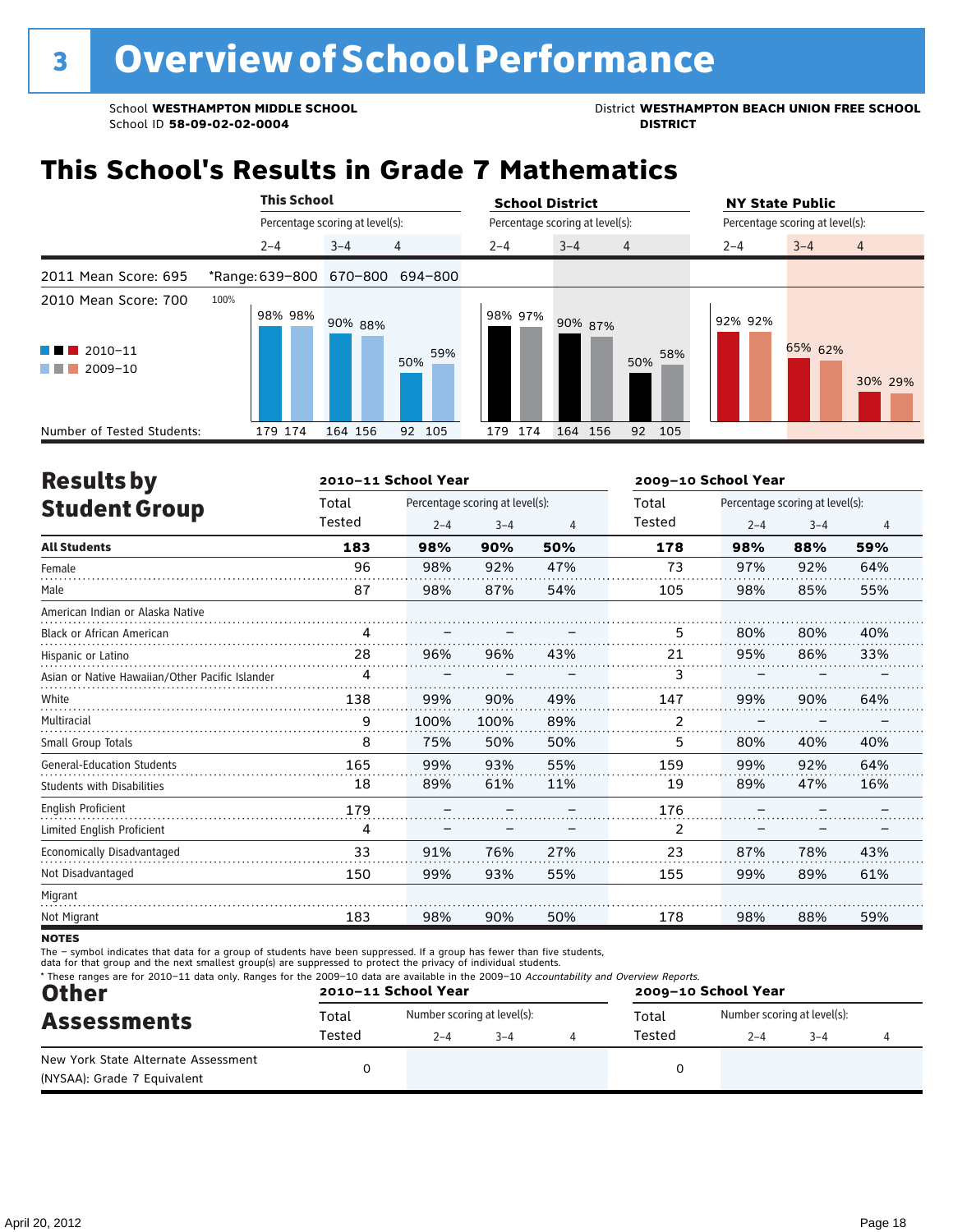School WESTHAMPTON MIDDLE SCHOOL **District WESTHAMPTON BEACH UNION FREE SCHOOL** 

# **This School's Results in Grade 8 English Language Arts**

|                                                                          | <b>This School</b> |                                 | <b>School District</b>                         | <b>NY State Public</b>               |
|--------------------------------------------------------------------------|--------------------|---------------------------------|------------------------------------------------|--------------------------------------|
|                                                                          |                    | Percentage scoring at level(s): | Percentage scoring at level(s):                | Percentage scoring at level(s):      |
|                                                                          | $2 - 4$            | $\overline{4}$<br>$3 - 4$       | $3 - 4$<br>$2 - 4$<br>$\overline{4}$           | $3 - 4$<br>$2 - 4$<br>$\overline{4}$ |
| 2011 Mean Score: 666                                                     |                    | *Range: 628-790 658-790 699-790 |                                                |                                      |
| 2010 Mean Score: 675<br>$\blacksquare$ 2010-11<br>$\blacksquare$ 2009-10 | 100%<br>97% 99%    | 68% 70%<br>15%<br>7%            | 97% 99%<br>68% 70%<br>15%<br>6%                | 92% 91%<br>47% 51%<br>8%<br>2%       |
| Number of Tested Students:                                               | 179 174            | 126 122<br>12<br>27             | 174<br>126 122<br>27<br>12 <sup>2</sup><br>179 |                                      |

| <b>Results by</b>                               |        | 2010-11 School Year |                                 |    | 2009-10 School Year |         |                                 |                |  |
|-------------------------------------------------|--------|---------------------|---------------------------------|----|---------------------|---------|---------------------------------|----------------|--|
| <b>Student Group</b>                            | Total  |                     | Percentage scoring at level(s): |    | Total               |         | Percentage scoring at level(s): |                |  |
|                                                 | Tested | $2 - 4$             | $3 - 4$                         | 4  | Tested              | $2 - 4$ | $3 - 4$                         | $\overline{4}$ |  |
| <b>All Students</b>                             | 184    | 97%                 | 68%                             | 7% | 175                 | 99%     | 70%                             | 15%            |  |
| Female                                          | 77     | 97%                 | 82%                             | 8% | 85                  | 100%    | 79%                             | 21%            |  |
| Male                                            | 107    | 97%                 | 59%                             | 6% | 90                  | 99%     | 61%                             | 10%            |  |
| American Indian or Alaska Native                | 1      |                     |                                 |    |                     |         |                                 |                |  |
| <b>Black or African American</b>                | 6      | 100%                | 50%                             | 0% | 2                   |         |                                 |                |  |
| Hispanic or Latino                              | 25     | 96%                 | 56%                             | 0% | 15                  |         |                                 |                |  |
| Asian or Native Hawaiian/Other Pacific Islander | 4      |                     |                                 |    | 2                   |         |                                 |                |  |
| White                                           | 146    | 98%                 | 72%                             | 8% | 156                 | 100%    | 71%                             | 17%            |  |
| Multiracial                                     | 2      |                     |                                 |    |                     |         |                                 |                |  |
| Small Group Totals                              | 7      | 86%                 | 57%                             | 0% | 19                  | 95%     | 58%                             | 5%             |  |
| <b>General-Education Students</b>               | 159    | 99%                 | 77%                             | 8% | 154                 | 99%     | 73%                             | 18%            |  |
| <b>Students with Disabilities</b>               | 25     | 88%                 | 16%                             | 0% | 21                  | 100%    | 43%                             | 0%             |  |
| English Proficient                              | 182    |                     |                                 |    | 174                 |         |                                 |                |  |
| Limited English Proficient                      | 2      |                     |                                 |    | 1                   |         |                                 |                |  |
| Economically Disadvantaged                      | 30     | 93%                 | 70%                             | 0% | 28                  | 96%     | 46%                             | 7%             |  |
| Not Disadvantaged                               | 154    | 98%                 | 68%                             | 8% | 147                 | 100%    | 74%                             | 17%            |  |
| Migrant                                         | 1      |                     |                                 |    |                     |         |                                 |                |  |
| Not Migrant                                     | 183    |                     |                                 |    | 175                 | 99%     | 70%                             | 15%            |  |

**NOTES** 

The – symbol indicates that data for a group of students have been suppressed. If a group has fewer than five students,<br>data for that group and the next smallest group(s) are suppressed to protect the privacy of individual

| * These ranges are for 2010-11 data only. Ranges for the 2009-10 data are available in the 2009-10 Accountability and Overview Reports.<br><b>Other</b> |        | 2010-11 School Year |                             |     | 2009-10 School Year |                             |         |     |  |
|---------------------------------------------------------------------------------------------------------------------------------------------------------|--------|---------------------|-----------------------------|-----|---------------------|-----------------------------|---------|-----|--|
| <b>Assessments</b>                                                                                                                                      | Total  |                     | Number scoring at level(s): |     |                     | Number scoring at level(s): |         |     |  |
|                                                                                                                                                         | Tested | $2 - 4$             | $3 - 4$                     |     | Tested              | $2 - 4$                     | $3 - 4$ | 4   |  |
| New York State Alternate Assessment<br>(NYSAA): Grade 8 Equivalent                                                                                      |        |                     |                             |     | 0                   |                             |         |     |  |
| New York State English as a Second Language<br>Achievement Test (NYSESLAT) <sup>+</sup> : Grade 8                                                       |        | N/A                 | N/A                         | N/A | 0                   | N/A                         | N/A     | N/A |  |
|                                                                                                                                                         | Total  |                     |                             |     | Total               |                             |         |     |  |
| Recently Arrived LEP Students NOT Tested on<br>the ELA NYSTP: Grade 8                                                                                   |        | N/A                 | N/A                         | N/A | 0                   | N/A                         | N/A     | N/A |  |

April 20, 2012 Page 19 † These counts represent recently arrived LEP students who used the NYSESLAT to fulfill the English language arts participation requirement.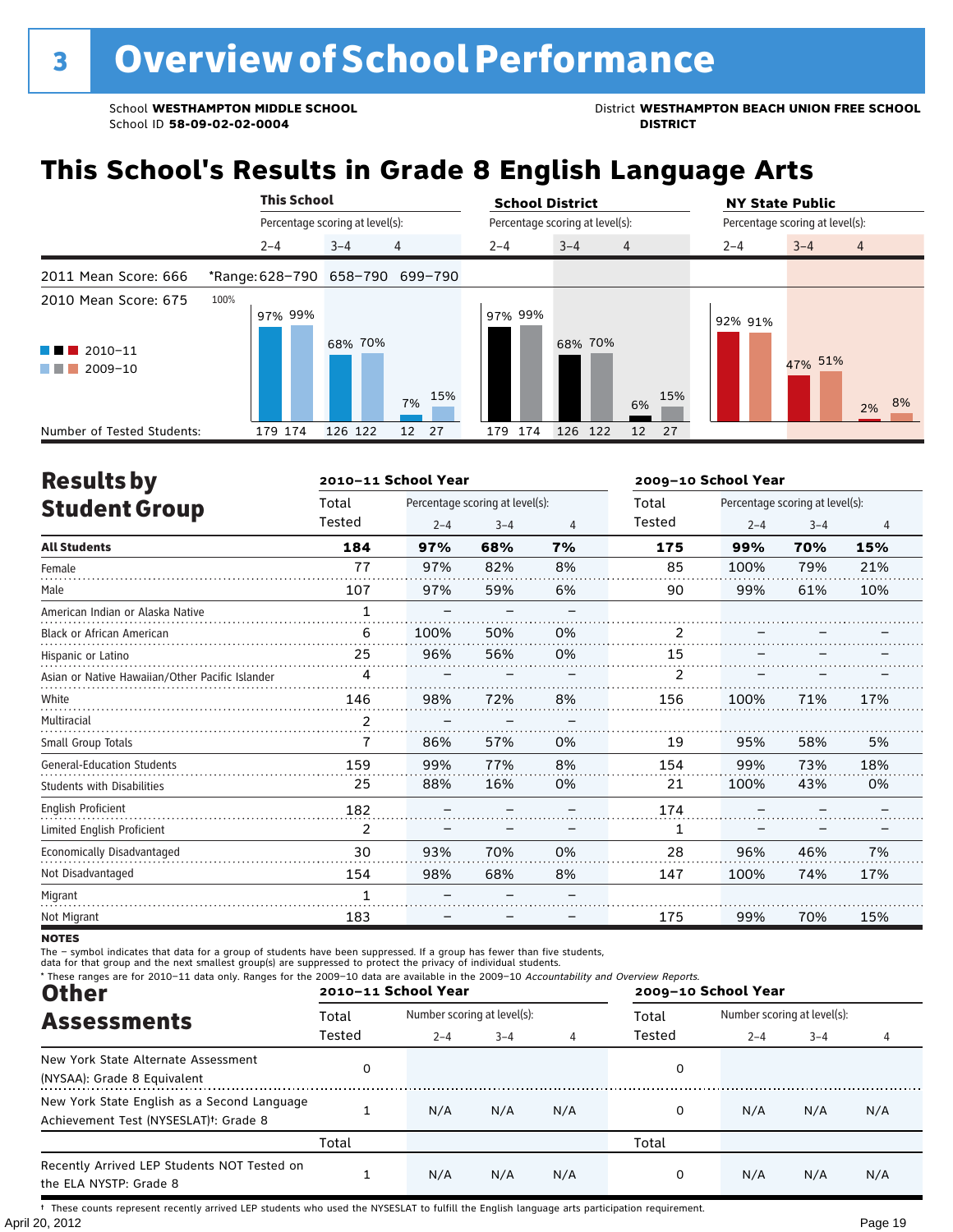School ID 58-09-02-02-0004

School **WESTHAMPTON MIDDLE SCHOOL**<br>School ID 58-09-02-020404<br>DISTRICT DISTRICT

# **This School's Results in Grade 8 Mathematics**

|                                                                                            |      | <b>This School</b>              |         |                                 | <b>School District</b> |                                 | <b>NY State Public</b> |                                 |  |  |
|--------------------------------------------------------------------------------------------|------|---------------------------------|---------|---------------------------------|------------------------|---------------------------------|------------------------|---------------------------------|--|--|
|                                                                                            |      | Percentage scoring at level(s): |         |                                 |                        | Percentage scoring at level(s): |                        | Percentage scoring at level(s): |  |  |
|                                                                                            |      | $2 - 4$                         | $3 - 4$ | 4                               | $2 - 4$                | $3 - 4$<br>$\overline{4}$       | $2 - 4$                | $3 - 4$<br>$\overline{4}$       |  |  |
| 2011 Mean Score: 692                                                                       |      |                                 |         | *Range: 639-775 674-775 704-775 |                        |                                 |                        |                                 |  |  |
| 2010 Mean Score: 693<br>$\blacksquare$ 2010-11<br><b>TERRITORIA</b><br>2009-10<br>a sa Tan | 100% | 96% 100%                        | 80% 82% | 30% 30%                         | 95% 100%               | 80% 82%<br>30% 30%              | 91% 91%                | 60% 55%<br>18% 18%              |  |  |
| Number of Tested Students:                                                                 |      | 177 175                         | 148 143 | 52<br>56                        | 175<br>177             | 148 143<br>56<br>52             |                        |                                 |  |  |

| <b>Results by</b>                               |                | 2010-11 School Year |                                 |     | 2009-10 School Year |         |                                 |     |  |
|-------------------------------------------------|----------------|---------------------|---------------------------------|-----|---------------------|---------|---------------------------------|-----|--|
| <b>Student Group</b>                            | Total          |                     | Percentage scoring at level(s): |     | Total               |         | Percentage scoring at level(s): |     |  |
|                                                 | Tested         | $2 - 4$             | $3 - 4$                         | 4   | Tested              | $2 - 4$ | $3 - 4$                         | 4   |  |
| <b>All Students</b>                             | 185            | 96%                 | 80%                             | 30% | 175                 | 100%    | 82%                             | 30% |  |
| Female                                          | 77             | 97%                 | 84%                             | 34% | 86                  | 100%    | 86%                             | 30% |  |
| Male                                            | 108            | 94%                 | 77%                             | 28% | 89                  | 100%    | 78%                             | 29% |  |
| American Indian or Alaska Native                | $\mathbf{1}$   |                     |                                 |     |                     |         |                                 |     |  |
| <b>Black or African American</b>                | 6              | 100%                | 67%                             | 0%  | $\overline{2}$      |         |                                 |     |  |
| Hispanic or Latino                              | 26             | 88%                 | 73%                             | 19% | 15                  |         |                                 |     |  |
| Asian or Native Hawaiian/Other Pacific Islander | 4              |                     |                                 |     | 2                   |         |                                 |     |  |
| White                                           | 146            | 97%                 | 82%                             | 34% | 156                 | 100%    | 84%                             | 31% |  |
| Multiracial                                     | $\overline{2}$ |                     |                                 |     |                     |         |                                 |     |  |
| Small Group Totals                              | 7              | 86%                 | 86%                             | 14% | 19                  | 100%    | 63%                             | 21% |  |
| <b>General-Education Students</b>               | 160            | 99%                 | 87%                             | 35% | 154                 | 100%    | 85%                             | 31% |  |
| <b>Students with Disabilities</b>               | 25             | 72%                 | 36%                             | 0%  | 21                  | 100%    | 57%                             | 24% |  |
| <b>English Proficient</b>                       | 182            |                     |                                 |     | 174                 |         |                                 |     |  |
| Limited English Proficient                      | 3              |                     |                                 |     | 1                   |         |                                 |     |  |
| Economically Disadvantaged                      | 31             | 90%                 | 81%                             | 23% | 28                  | 100%    | 68%                             | 14% |  |
| Not Disadvantaged                               | 154            | 97%                 | 80%                             | 32% | 147                 | 100%    | 84%                             | 33% |  |
| Migrant                                         | 1              |                     |                                 |     |                     |         |                                 |     |  |
| Not Migrant                                     | 184            |                     |                                 |     | 175                 | 100%    | 82%                             | 30% |  |

**NOTES** 

The – symbol indicates that data for a group of students have been suppressed. If a group has fewer than five students,

data for that group and the next smallest group(s) are suppressed to protect the privacy of individual students.

| * These ranges are for 2010-11 data only. Ranges for the 2009-10 data are available in the 2009-10 Accountability and Overview Reports.<br><b>Other</b> |        | 2010-11 School Year         |         | 2009-10 School Year |        |                             |         |  |
|---------------------------------------------------------------------------------------------------------------------------------------------------------|--------|-----------------------------|---------|---------------------|--------|-----------------------------|---------|--|
| <b>Assessments</b>                                                                                                                                      | Total  | Number scoring at level(s): |         |                     | Total  | Number scoring at level(s): |         |  |
|                                                                                                                                                         | Tested | $2 - 4$                     | $3 - 4$ |                     | Tested | 2-4                         | $3 - 4$ |  |
| New York State Alternate Assessment<br>(NYSAA): Grade 8 Equivalent                                                                                      |        |                             |         |                     |        |                             |         |  |